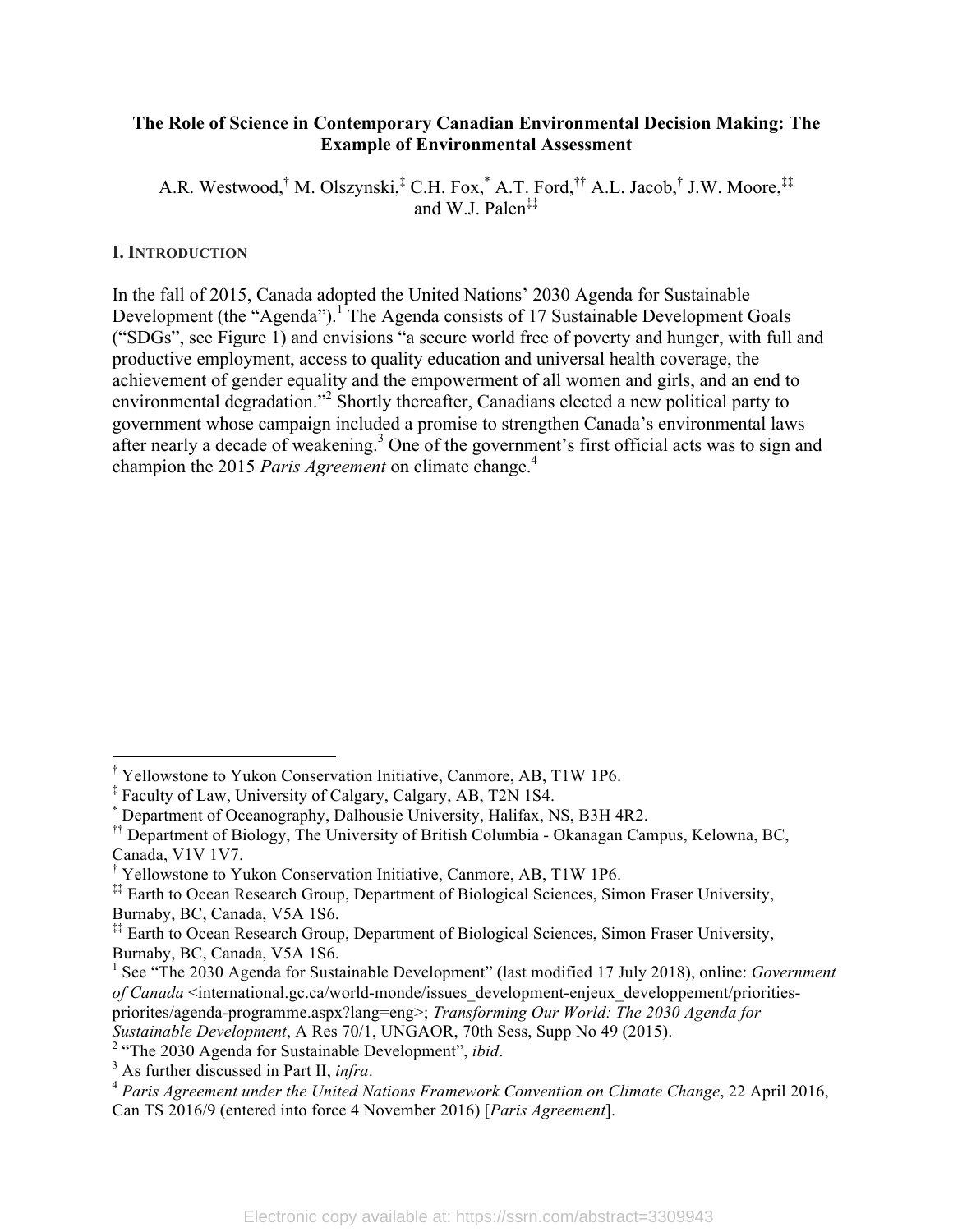

Figure 1: The UN Sustainable Development  $Goals^5$ 

As of spring 2018, however, the status of these initiatives appears uncertain. With respect to the SDGs, the Commissioner of the Environment and Sustainable Development reported on 24 April 2018 that Canada "had not developed a formal approach to implement the 2030 Agenda and the sustainable development goals. . . . [and] despite some specific action at the departmental level, there was still no federal governance structure . . . [and] no implementation plan or system to measure, monitor, and report on the progress in achieving the goals." <sup>6</sup> Similarly, and notwithstanding over two years of study, Canada's federal environmental-law regime appears on track to retain many of its dominant—and negative—characteristics, including excessively discretionary government powers, a failure to meaningfully tackle the challenge of cumulative environmental impacts, and a lack of a strong commitment to science that is open, rigorous, and impartial.<sup>7</sup>

<sup>6</sup> Auditor General of Canada, *Reports of the Commissioner of the Environment and Sustainable Development to the Parliament of Canada: Report 2; Canada's Preparedness to Implement the United Nations' Sustainable Development Goals* (Ottawa: Auditor General of Canada, 2018) at 7.

 $7$  For early commentary on these laws, see Meinhard Doelle, "Bill C-69: The Proposed New Federal Impact Assessment Act (IAA)" (9 February 2018), online (blog): *Environmental Law News*  <blogs.dal.ca/melaw/2018/02/09/bill-c-69-the-proposed-new-federal-impact-assessment-act/>; Martin Olszynski, "In Search of #BetterRules: An Overview of Federal Environmental Bills C-68 and C-69" (15

February 2018), online (pdf): *ABlawg.ca* <ablawg.ca/wp-

 <sup>5</sup> Figure reprinted from "Sustainable Development Goals", online: *United Nations Development Programme* <undp.org/content/undp/en/home/sustainable-development-goals.html>. For a description of the UN Sustainable Development Goals, see "Sustainable Development Goals" (*ibid*).

content/uploads/2018/02/Blog\_MO\_Bill68\_Bill69.pdf>; Martin Ignasiak, Sander Duncanson & Jessica Kennedy, "Changes to Federal Impact Assessments, Energy Regulator and Waterway Regulation (Bills C-68 and C-69)" (12 February 2018), online: *Osler* <osler.com/en/resources/regulations/2018/changes-tofederal-impact-assessments-energy-regulator-and-waterway-regulation-bills-c-68-and-c-1>.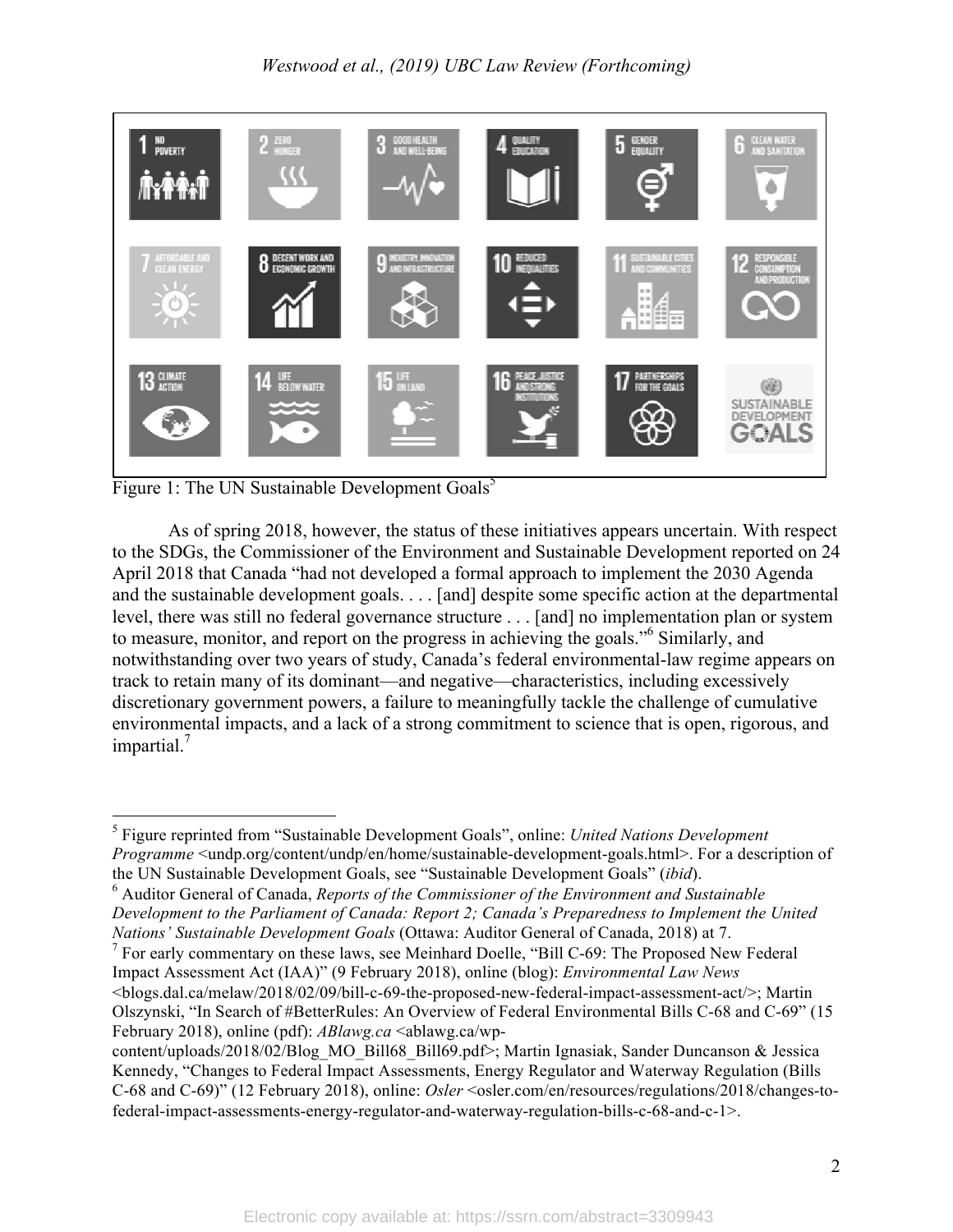### *Westwood et al., (2019) UBC Law Review (Forthcoming)*

In this article, we examine the role of science in Canada's federal environmental assessment  $(EA)^8$  regime to illustrate opportunities for improvement. We do not address the application of science in EA practices (i.e., how to do good science within EA processes), which has been thoroughly reviewed by MacKinnon et al. <sup>9</sup> Instead, we examine the *context* for science in EA law: we examine the components of a regulatory regime, enshrined by law, that would allow for scientifically defensible assessments and evidence-based decision making. We have four objectives: (1) to provide a recent history of the role(s) of science in Canada's legislated EA regimes, including public support for science in EA law; (2) to propose five components necessary in an EA regime to ensure strong inclusion of science; (3) to evaluate if new proposed legislation meets scientific standards for modern EA, particularly cumulative effects and climate change; and (4) to encourage collaboration between scholars and practitioners in law and the natural and social sciences to work towards stronger scientific foundations in Canada's EA regimes at all levels.

#### **II. SCIENCE AND EA IN CANADA**

#### **A. The Fundamental Role of Science in EA**

EA laws in Canada have changed over time and among jurisdictions, but rarely—if ever—have they been used to prevent negative environmental impacts outright. Rather, and as is the case with the western world's first modern environmental assessment law (the United States' *National Environmental Policy Act*<sup>10</sup>) the primary goal of EA laws has been considerably less ambitious: "to force agencies to *consider* the environmental effects of their actions and to provide a means to involve and inform the public in federal agency decision-making."<sup>11</sup> In simpler terms, laws like the *NEPA* "merely prohibit uninformed—rather than unwise—agency action."<sup>12</sup>

 <sup>8</sup>  $8$  In this review, we use the term "environmental assessment" (as opposed to "environmental impact") assessment", "impact assessment", or others) as this is the relevant term for most of the Canadian environmental law literature. Bill C-69 uses the term "impact assessment", and this term may soon come into legal force. Although we recognize the important semantic differences between the terms, for the purposes of this article, we assume that "EA" encapsulates other terms. We use the term "regime" to refer to the relevant laws, regulations, and policy instruments through which EAs are carried out in Canada. <sup>9</sup> Aaron J MacKinnon, Peter N Duinker & Tony R Walker, *The Application of Science in Environmental Assessment* (London: Routledge, 2018).

<sup>10</sup> 42 USC § 4321 (1970) [*NEPA*].

<sup>&</sup>lt;sup>11</sup> Courtney A Schultz, "History of the Cumulative Effects Analysis Requirement Under NEPA and Its Interpretation in U.S. Forest Service Case Law" (2012) 27:1 J Envtl L & Litig 125 at 126 [emphasis added].

<sup>&</sup>lt;sup>12</sup> *Chief of the Forest Service v Methow Valley Citizens Council*, 490 US 332 at 350–51 (9th Cir 1989) [citations omitted]:

The sweeping policy goals announced in . . . NEPA are thus realized through a set of "action-forcing" procedures that require that agencies take a "'hard look' at environmental consequences," and that provide for broad dissemination of relevant environmental information. Although these procedures are almost certain to affect the agency's substantive decision, it is now well settled that NEPA itself does not mandate particular results, but simply prescribes the necessary process. . . . Other statutes may impose substantive environmental obligations on federal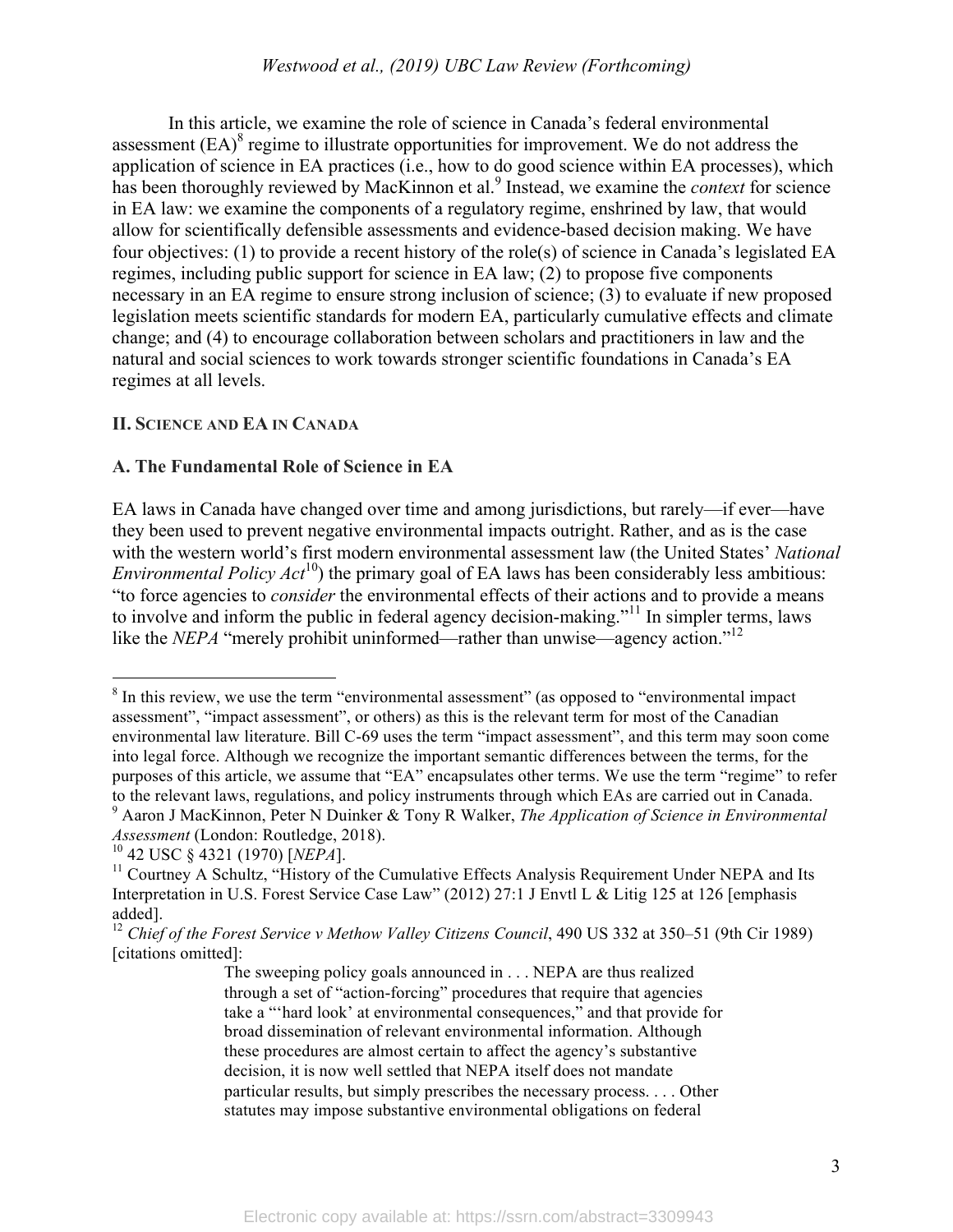Arguably, Canada's succession of EA laws has not been vastly different. As was noted by the Supreme Court of Canada (SCC) in its landmark 1992 decision, *Friends of the Oldman River*, 13 in which it interpreted the then-applicable *Environmental Assessment and Review Process Guidelines Order*: 14

Environmental impact assessment is, in its simplest form, *a planning tool that is now generally regarded as an integral component of sound decision-making*. . . .

As a planning tool it has both an information-gathering and a decision-making component which provide the decision maker with an objective basis for granting or denying approval for a proposed development. In short, environmental impact assessment is simply descriptive of a process of decision making.<sup>15</sup>

The critical assumption underlying such EA regimes is that identifying potential environmental (and other) impacts in a transparent and rigorous manner should lead to decision making that better accounts for environmental, social, and health impacts, including through the potential for political or democratic accountability for such decisions. 16 The following description by the Federal Court of Canada, which can be applied equally to all of Canada's EA regimes (past, present, and future), captures this intended dynamic well: "In short, Parliament has designed a decision-making process . . . that is, *when it functions properly*, both *evidencebased* and *democratically accountable*." 17

Instead, Canada's EA regimes have garnered much criticism, including for weaknesses regarding the requirements for, and the quality of, science and evidence in the EA process.<sup>18</sup> In an effort to address these and other shortcomings, the Government of Canada is currently in the midst of reforming the existing federal EA regime, the *Canadian Environmental Assessment Act, 2012*. <sup>19</sup> The *CEAA 2012* itself is the product of widely panned reforms made just six years ago

> agencies, but NEPA merely prohibits uninformed—rather than unwise agency action.

 $\overline{a}$ 

<sup>16</sup> See Bradley C Karkkainen, "Toward a Smarter NEPA: Monitoring and Managing Government's Environmental Performance" (2002) 102:4 Colum L Rev 903 at 904–05.

<sup>18</sup> See e.g. Doelle, "The End of EA", *supra* note 20; Robert B Gibson, "In Full Retreat: The Canadian Government's New Environmental Assessment Law Undoes Decades of Progress" (2012) 30:3 Impact Assessment & Project Appraisal 179; Lorne A Greig & Peter N Duinker, "A Proposal for Further Strengthening Science in Environmental Impact Assessment in Canada" (2011) 29:2 Impact Assessment & Project Appraisal 159; Pierre Gosselin et al, *The Royal Society of Canada Expert Panel: Environmental and Health Impacts of Canada's Oil Sands Industry* (Ottawa: The Royal Society of Canada, 2010).

19 SC 2012, c 19, s 52 [*CEAA 2012*].

<sup>13</sup> *Friends of the Oldman River Society v Canada (Minister of Transport)*, [1992] 1 SCR 3, 88 DLR (4th) 1 [*Friends of the Oldman River* cited to SCR].

<sup>14</sup> SOR/84-467 [*EARPGO*].

<sup>15</sup> *Friends of the Oldman River*, *supra* note 13 at 71 [emphasis added, citations omitted].

<sup>17</sup> *Greenpeace Canada v Canada (AG)*, 2014 FC 463 at para 237, 87 CELR (3d) 173 [*Greenpeace*] [emphasis added].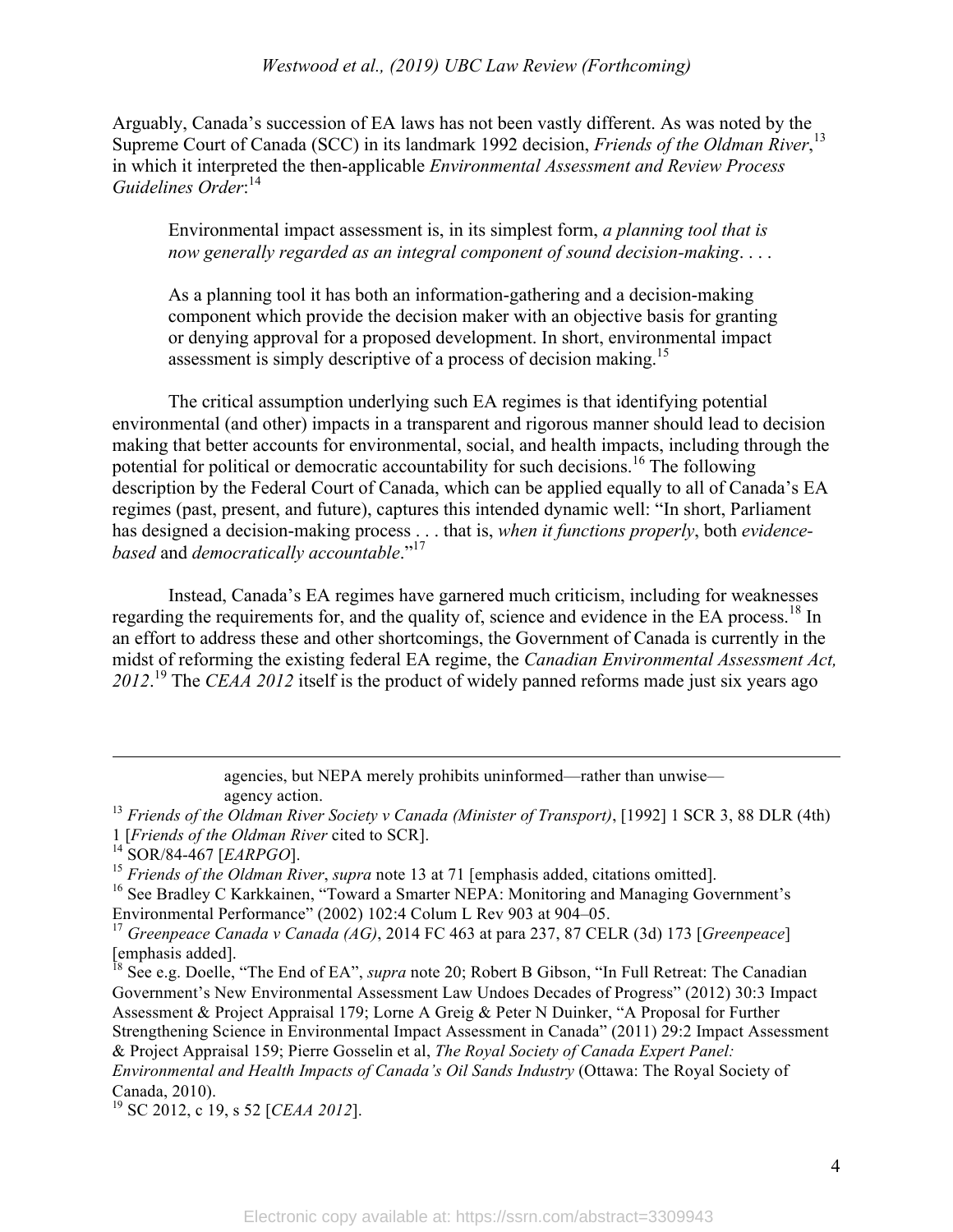by the previous Conservative government.<sup>20</sup> Within this process, there have been repeated calls from scientific, legal, environmental, and Indigenous communities to improve the scientific basis of EA. $^{21}$ 

Although each EA regime in Canada is unique, all can be understood as consisting of four general phases: (1) a *planning phase* where basic information about a project and its potential impacts, as well as the assessment that will be conducted, are shared and discussed with stakeholders; (2) an *assessment phase*, where baseline social, environmental, and health conditions are measured and potential project impacts are estimated (i.e., "environmental impact statement"); (3) a *decision-making phase*, where the relevant authority considers environmental (and other) potential impacts and makes decisions (for example, to approve or reject a project or establish conditions of approval); and, ideally, (4) a *learning* or *adaptive management phase*, where project follow-up and monitoring occurs, and EA processes at large are evaluated and adjusted in a recursive manner.

Conventionally, the scientific method includes identifying a hypothesis to be tested, including associated predictions and assumptions, making observations, and analyzing whether the observed results match the predictions.<sup>22</sup> In the EA context, hypothesis testing manifests through the predicted necessity or effectiveness of mitigation measures. For example, if mitigation is deemed unnecessary, it is because the proponent hypothesizes that the project will have negligible environmental impacts. If mitigation is prescribed, and the proponent deems a project to have negligible (i.e., nonsignificant) residual impacts, it is because the mitigation is hypothesized to work in the manner predicted by the proponent. Equally relevant to hypothesis testing, in both a purely scientific and EA context, are evaluations of data reliability (for example, accuracy, precision, independence, and efforts to reduce sampling biases), sample size, effect size vis-à-vis statistical significance, and statistical power. Scientific methods are also used to estimate the costs and consequences of negative environmental impacts on species, ecosystems, and communities, as well as the expected costs to humans.

Scientific evidence<sup>23</sup> is a critical element in each of the four EA phases. During the planning and assessment phases, much of the evidence used to determine baseline conditions,

<sup>&</sup>lt;sup>20</sup> *CEAA 2012* was introduced as part of the Conservative government's omnibus budget bill in 2012. See *Jobs, Growth and Long-term Prosperity Act*, SC 2012, c 19. This legislation also amended the federal *Fisheries Act*, RSC 1985, c F-14 and what was then the *Navigable Waters Protection Act*, RSC 1985, c N-22. For critical commentary of those reforms, see e.g. Meinhard Doelle "CEAA 2012: The End of Federal EA As We Know It?" (2012) 24:1 J Envtl L & Prac 1 [Doelle, "The End of EA"]; Martin ZP Olszynski, "From 'Badly Wrong' to Worse: An Empirical Analysis of Canada's New Approach to Fish Habitat Protection Laws" (2015) 28:1 J Envtl L & Prac 1.

 $21$  Ibid.

 $22$  For a discussion of science and scientific evidence aimed at Canadian legal audiences, see Scott Findlay & Nathalie Chalifour, "Science and the Scientific Method" in *Science Manual for Canadian Judges* (Ottawa: National Judicial Institute, 2013) 39, online (pdf):  $\langle$ nji-

inm.ca/index.cfm/publications/?langSwitch=en>.

<sup>&</sup>lt;sup>23</sup> Here, we use the term "evidence" to refer to scientific evidence gathered using biophysical or social science methods. We recognize the value and importance of Indigenous and traditional knowledge in EA; however, we do not address the methods by which this is provided and subsequently integrated with EA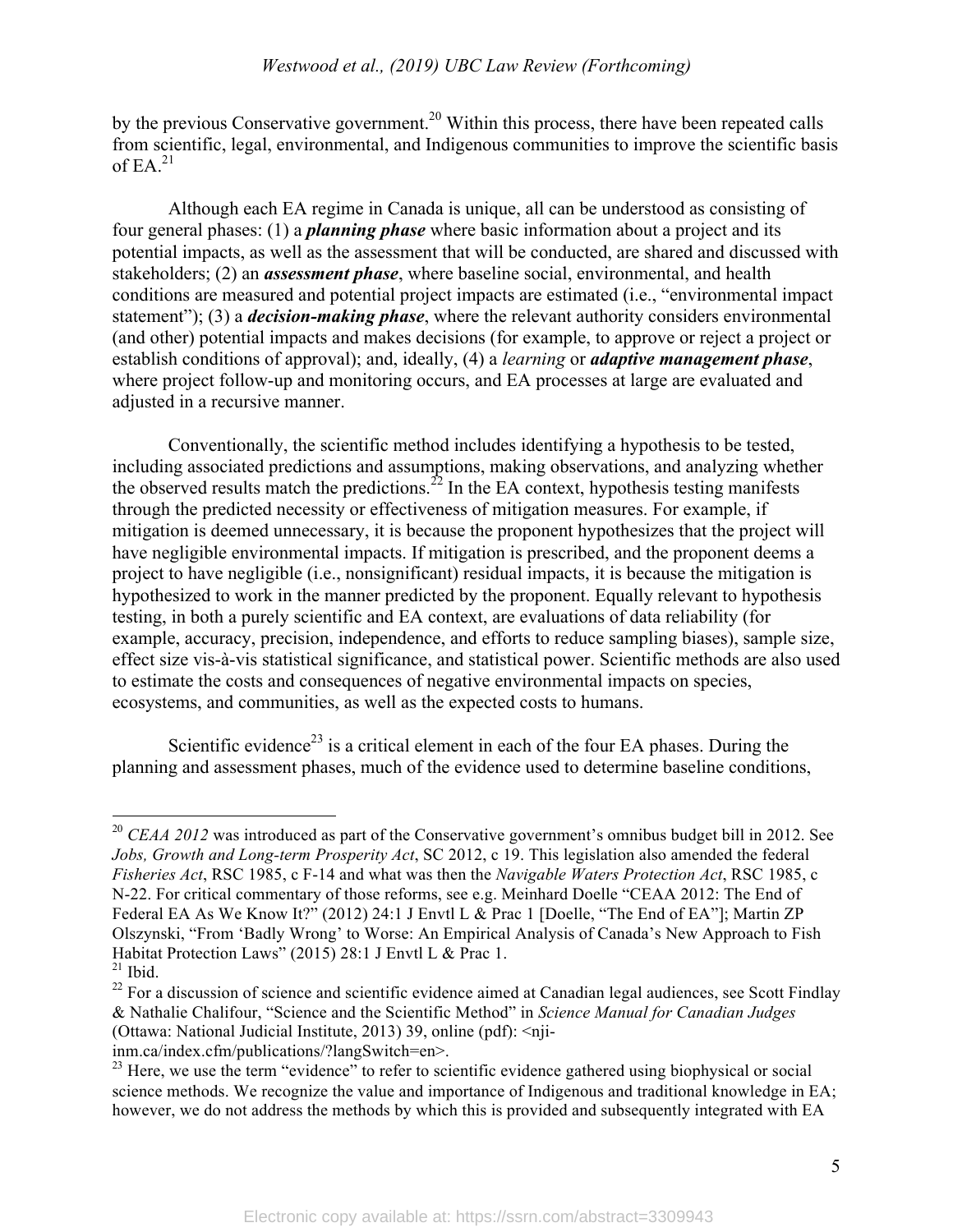identify environmental sensitivities (for example, species at risk and water quality), and make potential impact estimations is derived using approaches from the natural and social sciences. Though scientific evidence is only one of many considerations (for example, economic, social, political), it is used to inform decision making regarding whether an industrial project will be approved, and under what conditions. Scientific information, evidence, and theory are also used in the recursive component of adapting and improving EA processes.

## **B. A Recent History of Science and EA Law in Canada**

Although some form of EA has taken place in Canada since the 1930s, federal legislation was not enshrined until 1995. In this section, we briefly describe the evolution of relevant federal statutes, $24$  each of which contained different provisions and opportunities for including science. Importantly, none of the federal EA statutes implemented to date have ever contained explicit provisions with respect to science. This stands in contrast to several other federal environmental laws. As one example, the preamble to the *Canadian Environmental Protection Act, 1999*<sup>25</sup> "recognizes the integral role of science, as well as the role of traditional aboriginal knowledge, in the process of making decisions relating to the protection of the environment and human health"<sup>26</sup> *CEPA 1999* also imposes a duty on the federal government to "apply knowledge, including traditional aboriginal knowledge, science and technology, to identify and resolve environmental problems".<sup>27</sup> Most concretely, section 76.1 requires the Minister of Environment, when "conducting and interpreting the results of" various toxicity assessments pursuant to Part 5, to "apply a weight of evidence approach and the precautionary principle." <sup>28</sup> In *Goodyear Canada Inc v Canada (Minister of the Environment)*, the Federal Court described one such assessment as "a statutorily mandated scientific evaluation of . . . a chemical substance to determine whether it is toxic or capable of becoming toxic."<sup>29</sup>

As another example, the federal *Species at Risk Act* contains several references to "science" or "scientific" information.<sup>30</sup> In addition to references in the preamble,<sup>31</sup> *SARA* defines

<sup>28</sup> *Ibid*, s 76.1

 $\overline{a}$ 

- 30 SC 2002, c 29, Preamble, ss 2(1), 15(2), 38 [*SARA*].
- 31 See *ibid*, Preamble:

wildlife, in all its forms, has value in and of itself and is valued by Canadians for aesthetic, cultural, spiritual, recreational, educational, historical, economic, medical, ecological and scientific reasons, ...

the Government of Canada is committed to conserving biological diversity and to the principle that, if there are threats of serious or

in this review. We encourage readers to look to Indigenous communities and organizations for guidance regarding the role of Indigenous knowledge in EA reviews, of which many such guides are available.

<sup>&</sup>lt;sup>24</sup> We do not review in detail the history of EA theory, practice, or legislation in Canada. This has been done by others, including MacKinnon, Duinker & Walker, *supra* note 9; David R Boyd, *Unnatural Law: Rethinking Canadian Environmental Law and Policy* (Vancouver: UBC Press, 2003); Meinhard Doelle & Chris Tollefson, *Environmental Law: Cases and Materials*, 2nd ed (Toronto: Carswell, 2013). 25 SC 1999, c 33 [*CEPA 1999*].

<sup>26</sup> *Ibid*, Preamble.

<sup>27</sup> *Ibid*, s 2(1)(i).

 $^{29}$  2017 FCA 149 at para 41, 9 CELR (4th) 1.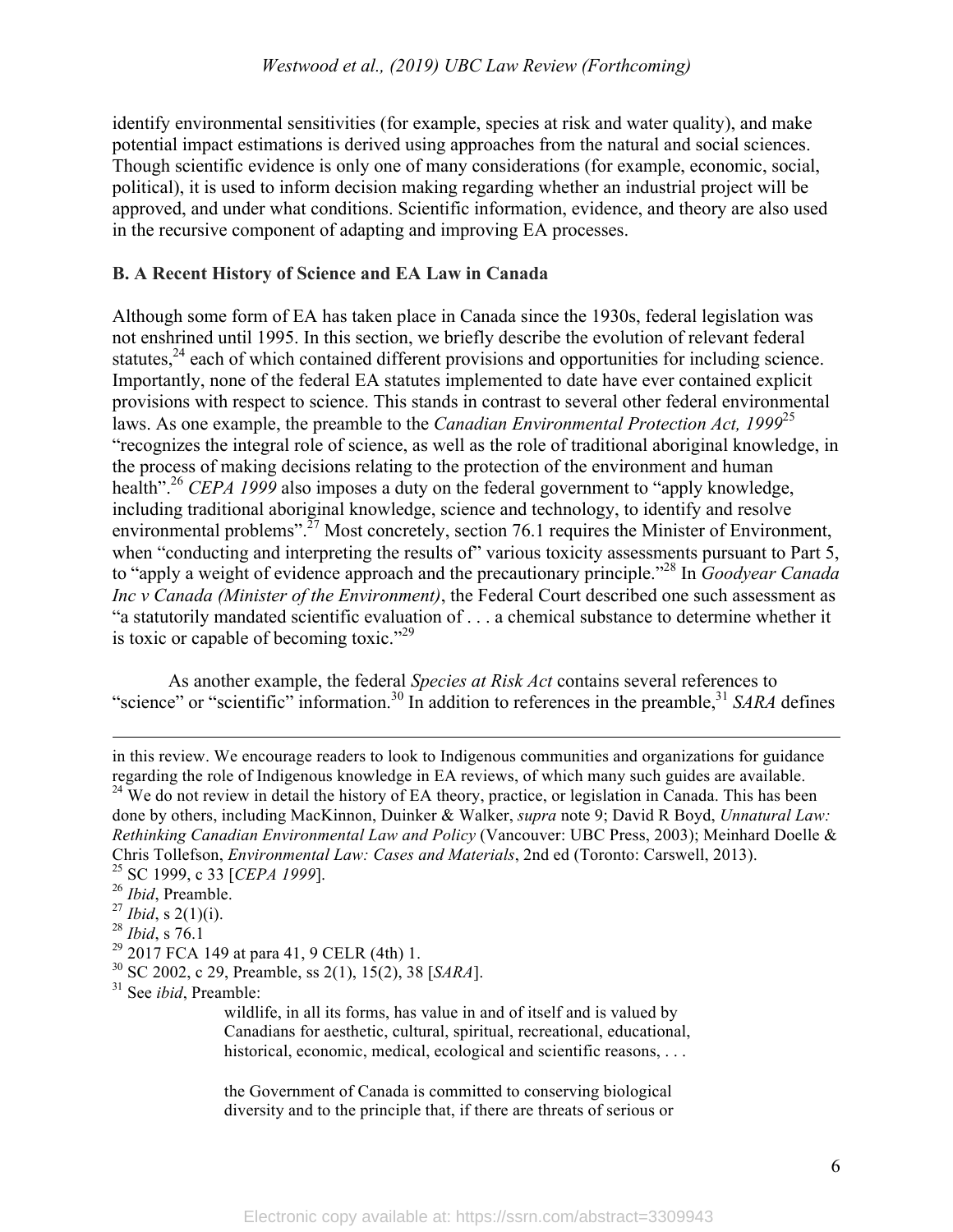"status report[s]" as containing "a summary of the *best available information* on the status of a wildlife species, including *scientific knowledge*, community knowledge and aboriginal traditional knowledge.<sup>33</sup> In carrying out assessments and making recommendations with respect to the species listing, the Committee on the Status of Endangered Wildlife in Canada "must carry out its functions on the basis of the *best available information* on the biological status of a species, including *scientific knowledge*".<sup>33</sup> Finally, section 38 of *SARA* imposes a duty on the Minister, "[i]n preparing a recovery strategy, action plan or management plan, . . . [to] consider the commitment of the Government of Canada to conserving biological diversity and to the principle that, . . . cost-effective measures . . . should not be postponed for a lack of full scientific certainty." <sup>34</sup> While *SARA* is widely criticized for its inefficacy at fostering the actual biological recovery of species at risk,<sup>35</sup> there is little doubt that it is at least strengthened by the explicit science-based provisions.<sup>36</sup> Indeed, the "transparent separation of science and policy" in *SARA*'s listing process has been described as its "primary strength".<sup>37</sup>

With regard to the history of EA in Canada, the first generally applicable federal EA regime was the *Environmental Assessment and Review Process Guidelines Order*. The *EARPGO* was established and approved in 1984 as a regulation enacted pursuant to section 6 of the *Department of the Environment Act.* <sup>38</sup> In its 1992 *Friends of the Oldman River* decision, the SCC described the regime as follows:

In general terms, these guidelines require all federal departments and agencies that have a decision-making authority for any proposal, i.e., any initiative, undertaking or activity that may have an environmental effect on an area of federal responsibility, to initially screen such proposal to determine whether it may give rise to any potentially adverse environmental effects. If a proposal could have a significant adverse effect on the environment, provision is made for public review by an

irreversible damage to a wildlife species, cost-effective measures to prevent the reduction or loss of the species should not be postponed for a lack of full scientific certainty . . . .

 $\overline{a}$ 

35 See e.g. Brett Favaro et al, "Trends in Extinction Risk for Imperiled Species in Canada" (2014) 9:11 PLoS One; Katherine Dorey & Tony R Walker, "Limitations of Threatened Species Lists in Canada: A Federal and Provincial Perspective" (2018) 217 Biological Conservation 259.

36 See e.g. *Alberta Wilderness Association v Canada (Minister of Environment)*, 2009 FC 710, [2009] FCJ No 876 at para 25 [emphasis added]:

The agreed upon interpretation, which I endorse to the extent that it is relevant to this application, is as follows. There is no discretion vested in the Minister in identifying critical habitat under the SARA. Subsection  $41(1)(c)$  requires that the Minister identify in a recovery strategy document as much critical habitat as it is possible to identify at that time, even if all of it cannot be identified, *and to do so based on the best* 

*information then available.* . .<br><sup>37</sup> Arne O Mooers et al, "Science, Policy, and Species at Risk in Canada" (2010) 60:10 BioScience 843 at 845.

<sup>38</sup> RSC 1985, c E-10, s 6.

 $32$  *Ibid*, s 2(1) [emphasis added].

<sup>&</sup>lt;sup>33</sup> *Ibid*, s 15(2) [emphasis added].

<sup>34</sup> *Ibid*, s 38.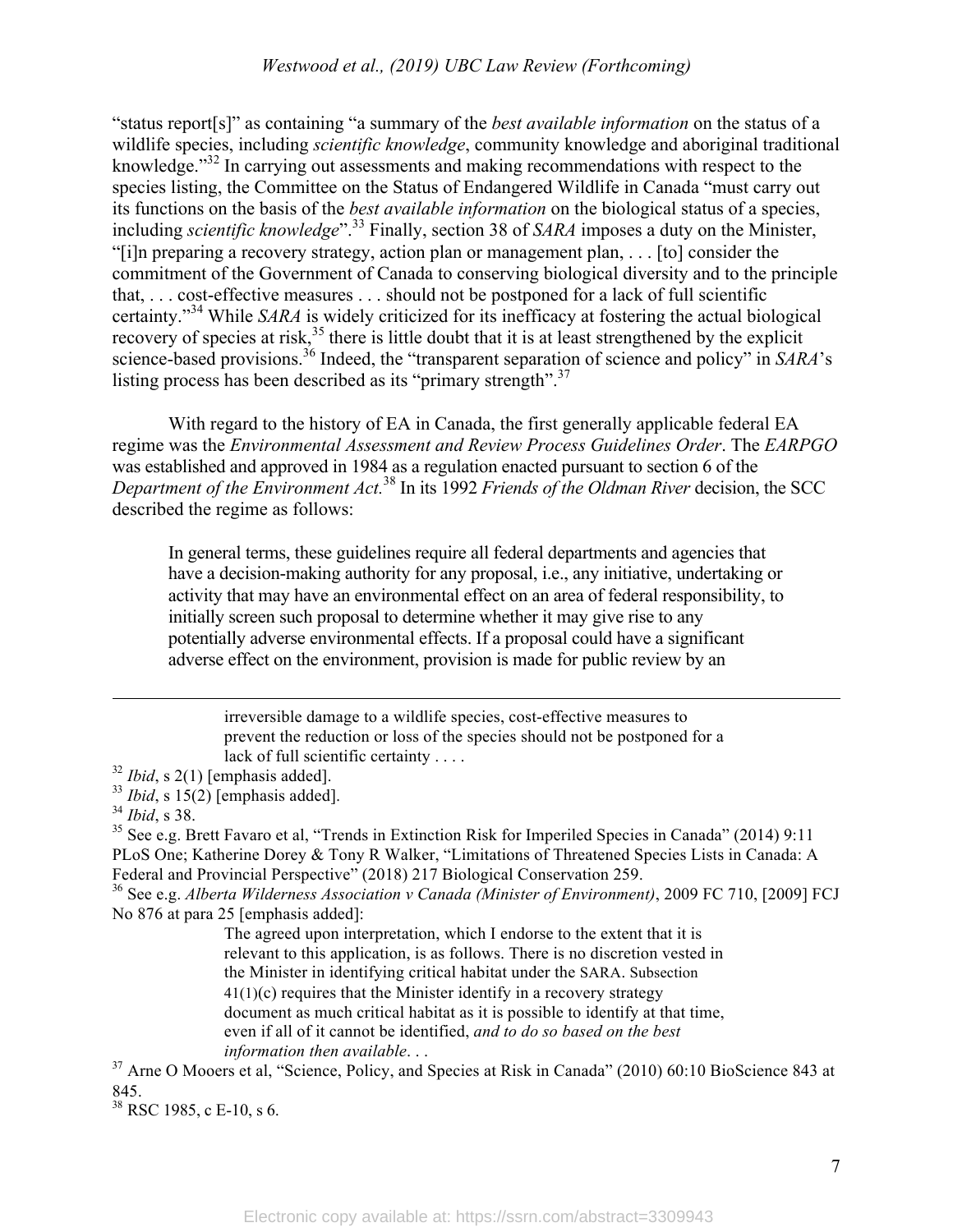environmental assessment panel whose members must be unbiased, free of political influence and possessed of special knowledge and experience relevant to the technical, environmental and social effects of the proposal.<sup>39</sup>

Although science was obviously an implicit part of this regime, <sup>40</sup> the *EARPGO* contained no explicit references to the term "science" or "scientific information". Indeed, the entire regime was—and still is—built around the concept of *significant adverse environmental effects*,<sup>41</sup> which has long been criticized as lacking in scientific precision.<sup>42</sup> Notwithstanding the SCC's previous description of EA as providing "an *objective* basis" for decision making,<sup>43</sup> the Federal Court of Appeal, in an early but still authoritative case on federal EA in Canada, endorsed a relatively subjective interpretation of this term, stating that significance "is *not a fixed or wholly objective standard* and contains a large measure of opinion and judgment. Reasonable people can and do disagree about the adequacy and completeness of evidence which forecasts future results and about the significance of such results".<sup>44</sup> The only other term that came close to creating something of an objective benchmark was the reference to "known technology" in the context of mitigating adverse environmental effects. <sup>45</sup> However, it received relatively little judicial treatment. 46

The *EARPGO* was superseded in 1995 by the *Canadian Environmental Assessment Act.* 47 This regime was fundamentally different from both its predecessor and its successor (*CEAA 2012*) in that it was triggered, not by specific proposals or projects, but rather by federal decision making generally. Under the *CEAA*, an environmental assessment was required whenever the federal government was a proponent of a project, provided funding for a project, or when a

 <sup>39</sup> *Friends of the Oldman River*, *supra* note 15 at 17–18.

<sup>40</sup> See e.g. Federal Environmental Assessment Review Office, *The Federal Environmental Assessment and Review Process* (Ottawa: Minister of Supply and Services Canada, 1987) at 4, online (pdf): *Government of Canada* <publications.gc.ca/collections/collection 2017/acee-ceaa/En106-4-1987eng.pdf>. With respect to review panels, it is noted that "[p]articipation in the hearings, not only by the specialists hired by the panel but by the public as well, is vital to the review. A panel obviously *needs technical and scientific analyses from experts* but it also needs to hear from people who could be affected by the proposal, particularly those who live near the proposed site": *ibid* [emphasis added].<br><sup>41</sup> It should be noted that the term "significant environmental effects" is different than the accepted

scientific definition of "significance", whereby a hypothesis has been proven statistically to be false in 95% of cases. For a discussion of the interpretations of "significance" in law, see Findlay & Chalifour, *supra* note 22 at 85.

 $42$  See Alan Ehrlich & William Ross, "The significance spectrum and EIA significance determinations" (2015) 33:2 Impact Assessment & Project Appraisal 87 for a review of criticism of the lack of precision around "significance" in environmental assessment.

<sup>43</sup> *Friends of the Oldman River*, *supra* note 15 at 71 [emphasis added].

<sup>44</sup> *Alberta Wilderness Association v Express Pipelines Ltd* (1996), 137 DLR (4th) 177 at 181, 42 Admin LR (2d) 296 (FCA) [emphasis added].

<sup>45</sup> *EARPGO*, *supra* note 14, s 12(c).

<sup>&</sup>lt;sup>46</sup> See the text accompanying notes 53–54 for the limited jurisprudence on the term "known technology" and its successor, which refers to mitigation measures that are "technically and economically feasible": *Canadian Environmental Assessment Act*, SC 1992, c 37, s 16(1)(d) as it appeared on 23 June 1992 [*CEAA*].

<sup>47</sup> *Ibid*.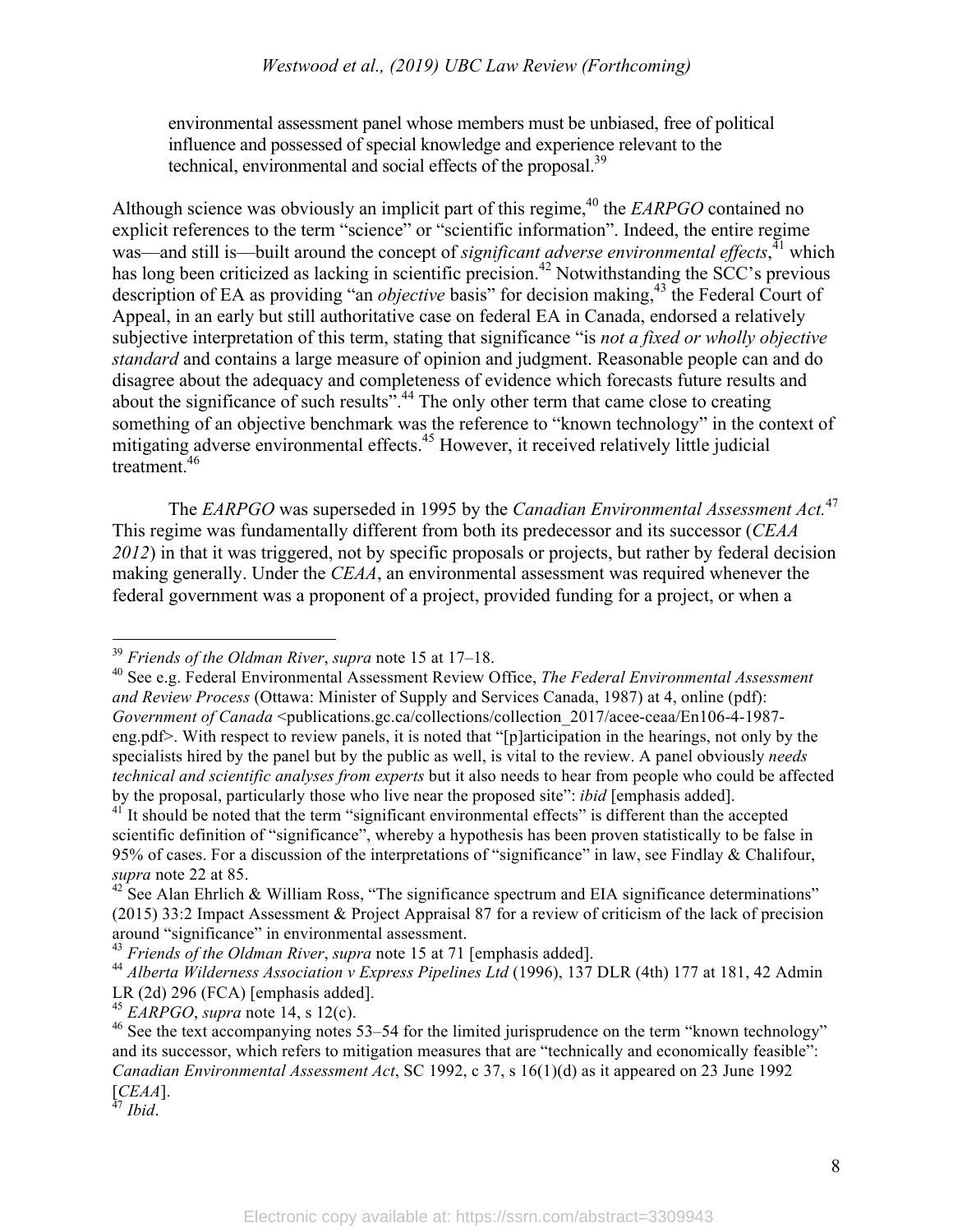project took place on federal lands or required a federal permit or authorization.<sup>48</sup> Like the *EARPGO*, the original *CEAA* also contained no explicit references to science or scientific information. However, the *CEAA* did contain more science-related terms, such as an undefined reference to "adaptive management" in the context of describing follow-up programs.<sup>49</sup> Through a series of decisions,<sup>50</sup> Canada's Federal Court eventually came to misconceive adaptive management as "permit[ting] projects with uncertain, yet potentially adverse environmental impacts to proceed based on flexible management strategies capable of adjusting to new information regarding adverse environmental impacts where sufficient information regarding those impacts and potential mitigation measures already exists." <sup>51</sup> This approach has been widely criticized as failing to appreciate the limits of adaptive management on the one hand (for example, it cannot be applied to all environmental problems, nor does it guarantee positive environmental outcomes), and the persistent problems with its implementation on the other (for example, the absence of clear goals, enforceable and objective triggers for adaptation, and adequate monitoring).<sup>52</sup> The *EARPGO*'s reference to "known technologies" was also replaced in the *CEAA* by mitigation measures that were "technically and economically feasible and that would mitigate any significant adverse environmental effects of the project".<sup>53</sup> As noted by Nathalie Chalifour, there is limited jurisprudence as to what this term means, and what jurisprudence does exist has not prevented proponents, the Canadian Environmental Assessment Agency, and review panels from relying on little more than "vague hopes for future technology." 54

The *CEAA* was repealed and replaced by the *CEAA 2012*, the most dramatic difference being that, while the former was triggered by federal decision making generally, the latter only applies to designated major projects, which reduced the number of federal EAs carried out

 <sup>48</sup> See *ibid*, s 5(1).

<sup>49</sup> *Ibid*, s 38(5), as amended by SC 2003, c 9, s 18 ("The results of follow-up programs may be used for implementing adaptive management measures or for improving the quality of future environmental assessments").

<sup>50</sup> See *Pembina Institute for Appropriate Development v Canada (AG)*, 2008 FC 302 at para 32, 80 Admin LR (4th) 74, citing *Canadian Parks and Wilderness Society v Canada (Minister of Canadian Heritage)*, 2003 FCA 197 at para 24, 1 Admin LR (4th) 103.<br><sup>51</sup> *Pembina, ibid.* The one exception may be the Federal Court's recent decision in *Taseko Mines Limited* 

*v Canada (Minister of the Environment)*, 2017 FC 1099 at para 124, 2017 CarswellNat 6943, wherein the Court recognized that "acceptance of vague adaptive management schemes . . . would, in my view, tend to call into question the value of the entire review panel process—if all such decisions could be left to a later stage, then the review panel process would simply be for the sake of appearances."

<sup>&</sup>lt;sup>52</sup> See e.g. Arlene J Kwasniak, "Use and Abuse of Adaptive Management in Environmental Assessment Law and Practice: A Canadian Example and General Lessons" (2010) 12:4 J Environmental Assessment Policy & Management 425; Nathalie J Chalifour "Case Comment: A (Pre)Cautionary Tale about the Kearl Oil Sands Decision; The Significance of *Pembina Institute for Appropriate Development et al. v. Canada (Attorney-General) for the Future of Environmental Assessment*" (2009) 5:2 JSDLP 251; Martin ZP Olszynski, "Failed Experiments: An Empirical Assessment of Adaptive Management in Alberta's Energy Resources Sector" (2017) 50:3 UBC L Rev 697 [Olszynski, "Failed Experiments"]. <sup>53</sup> *CEAA*, *supra* note 46, s 16(1)(d).

<sup>54</sup> Chalifour, *supra* note 52 at 269, citing *Canadian Wildlife Federation Inc v Canada (Minister of the Environment)* (1989), 31 FTR 1, 4 CELR (NS) 201 (FCTD).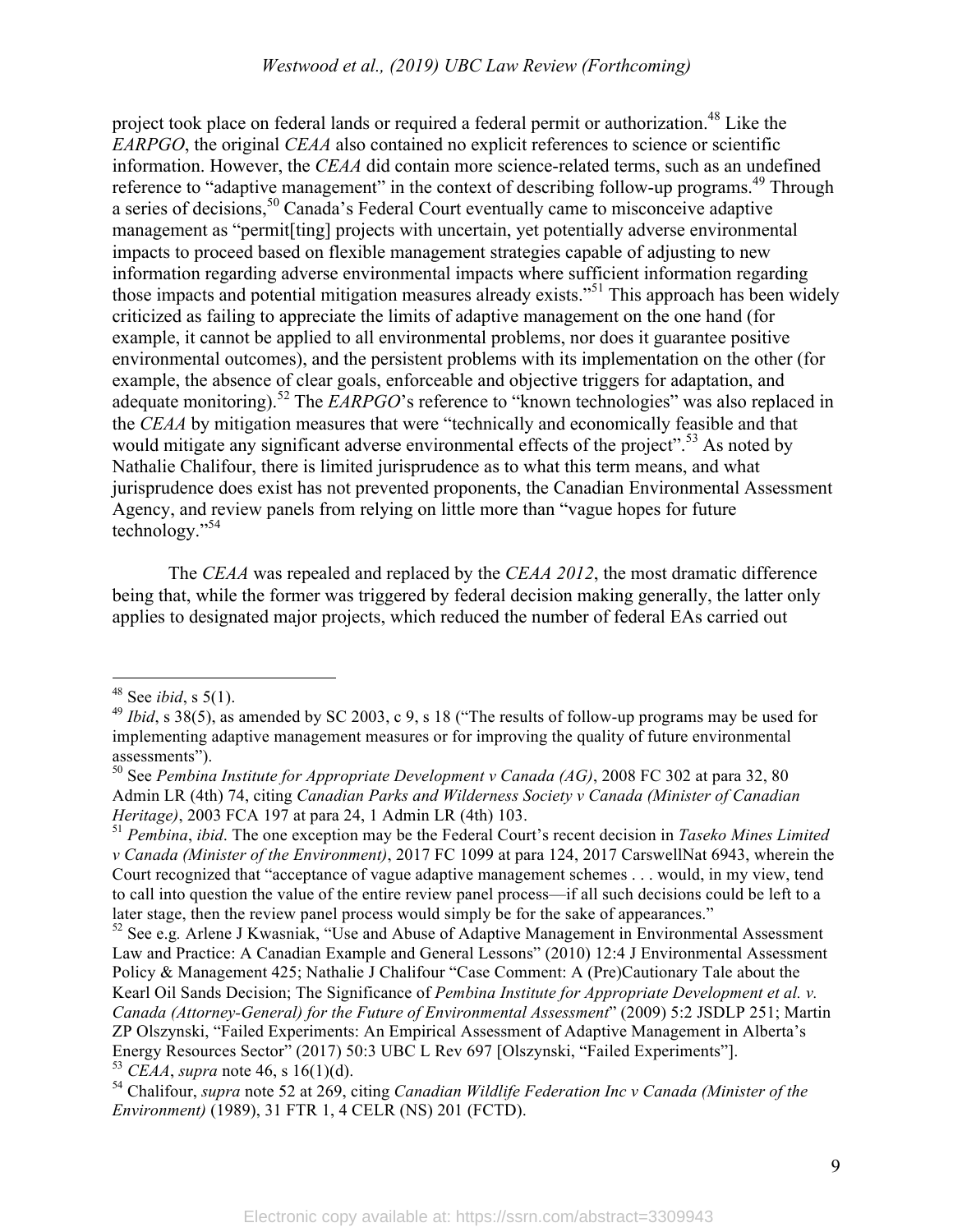annually from several thousand to less than 100. <sup>55</sup> While the original *CEAA* was criticized for lacking provisions for robust science, the *CEAA 2012* stepped even further away from sciencebased EA. The *CEAA 2012* and the assessments conducted under it were criticized by many experts (including scientists, legal scholars, and former politicians) for diminished scientific rigour and independence in decision making, inadequate consideration of cumulative effects, and hampering public and Indigenous participation.<sup>56</sup> Like the original *CEAA*, the *CEAA* 2012 contains no explicit reference to science or scientific information. The *CEAA*'s singular reference to adaptive management was also removed, although it continues to be invoked by proponents in the context of their project descriptions and environmental impact statements. <sup>57</sup> Finally, a 2017 study by Roach and Walker of the impacts of the regime change on monitoring and follow-up

 <sup>55</sup> Arlene Kwasniak, "Federal Environmental Assessment Re-Envisioned to Regain Public Trust: The Expert Panel Report" (12 April 2017), online (pdf): *ABlawg.ca* <ablawg.ca/wp-

content/uploads/2017/04/Blog\_AK\_CEAA\_Panel\_Report.pdf> (noting that "[a]lthough numbers varied, several thousand federal EAs were triggered annually under CEAA 1992" whereas "in 2014 there were only 23 EAs.") See also Canadian Environmental Assessment Agency, "Browse Projects" (last modified 17 August 2018), online: *Government of Canada* <ceaa-

acee.gc.ca/050/evaluations/exploration?culture=en-CA>. As of 30 December 2018, there were 78 federal

EAs in progress: *ibid*.<br><sup>56</sup> See e.g. John D Reynolds, Isabelle M Côté & Brett Favaro, "A Bleak Day for the Environment" (2012) 487 Nature 171; Letter from Jonathan W Moore et al, Liber Ero Chair of Coastal Science and Management, Associate Professor, Simon Fraser University to Catherine McKenna, Minister of Environment and Climate Change (9 March 2016), online (pdf): <ceaa-

acee.gc.ca/050/documents/p80032/108936E.pdf> ("open letter signed by 135 scientists . . . voicing extreme concern about the serious scientific flaws in the draft assessment of environmental risks from the proposed Pacific NorthWest Liquid Natural Gas facility at Lelu Island/Flora Bank, Skeena River estuary, British Columbia"); David Schindler, "Statement of Concern: Statement of Concerned Scholars on the Site C Dam Project, Peace River, British Columbia", online: *Site C: Statement by Concerned Scholars* <sitecstatement.org/home/> (371 cosignatories); Letter from Aerin Jacob, Liber Ero Fellow, University of Victoria to Prime Minister Justin Trudeau (15 November 2016), online:

 $\le$ youngresearchersopenletter.org  $\ge$  (open letter with more than 1700 original cosignatories); Letter from Maryse Lassonde, President of the Royal Society of Canada to Prime Minister Justin Trudeau (19 May 2016), online (pdf): <sitecstatement.files.wordpress.com/2016/02/rsc-letter-to-pm\_trudeau\_19-05- 2016.pdf> (open letter); Letter from Kai MA Chan, Associate Professor, University of British Columbia to Prime Minister Stephen Harper (26 May 2014), online (pdf):

 $\le$ awsassets.wwf.ca/downloads/scientists\_reject\_northern\_gateway\_irp\_report\_may\_26\_2014.pdf> ("[o]pen Letter on the Joint Review Panel report regarding the Northern Gateway Project" with more than 300 cosignatories); Letter from DW Schindler, Professor of Ecology, Department of Biological Sciences, University of Alberta to Prime Minister Stephen Harper (22 March 2012), online (pdf):

<sup>&</sup>lt;sfu.ca/~amooers/scientists4species/FA\_letter\_2012.pdf> (open letter "re. Potential amendments to section 35 of the Fisheries Act" with more than 500 cosignatories); Chris Turner, *The War on Science: Muzzled Scientists and Wilful Blindness in Stephen Harper's Canada* (Vancouver: Greystone Books, 2013).

<sup>57</sup> See Olszynski, "Failed Experiments", *supra* note 52 ("[a] recent [August 2015] survey of the Canadian Environmental Assessment Registry revealed that 91% of the projects listed there . . . contained at least one reference—and usually several—to adaptive management" at 700).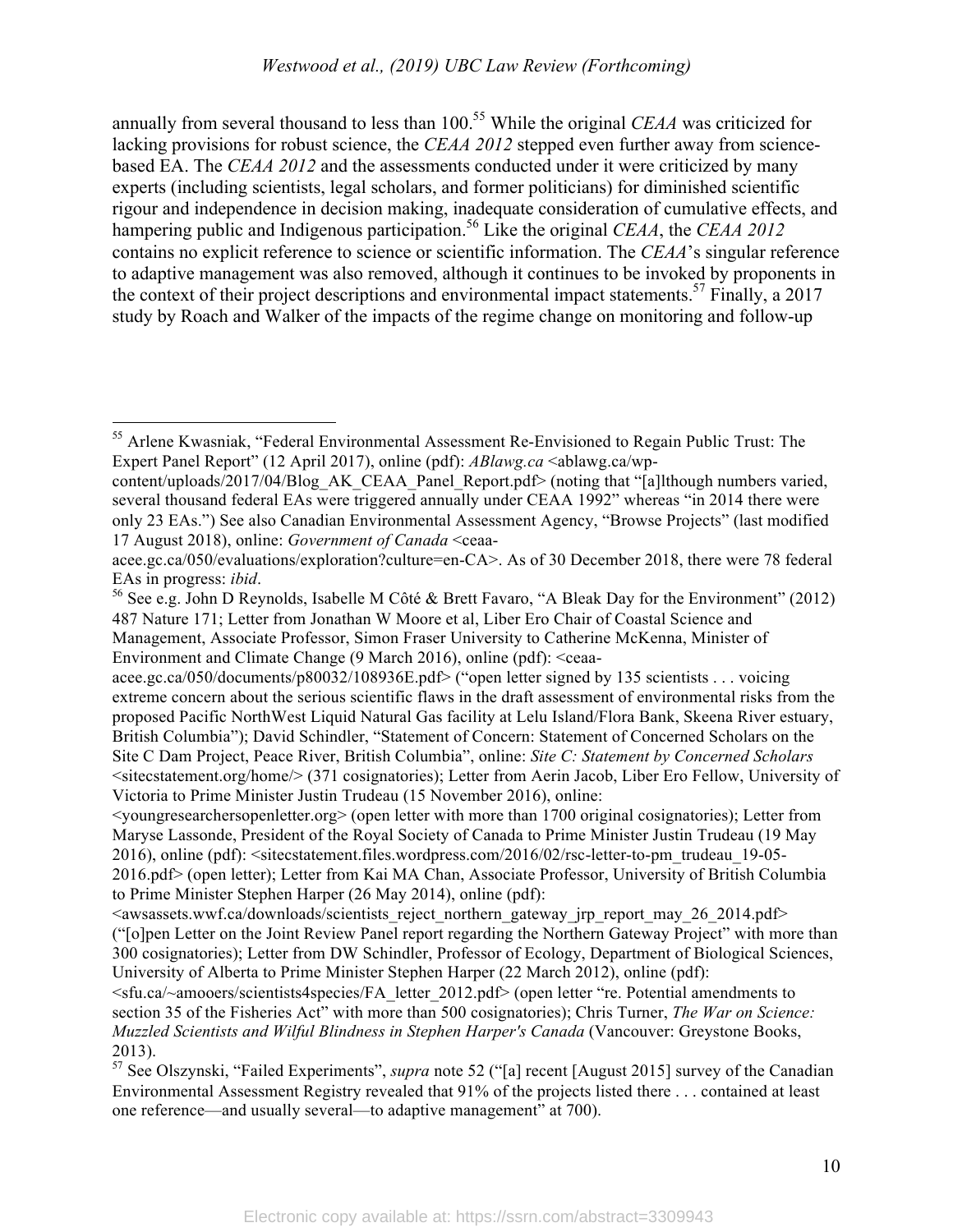programs found that the number and type of parameters reported changed; post-*CEAA 2012*  projects had fewer follow-up commitments.<sup>58</sup>

In 2015, the Liberal Party of Canada campaign included a promise of "robust oversight and thorough environmental assessments", including "decisions . . . based on science, facts, and evidence, and serv[ing] the public's interest".<sup>59</sup> After winning the election, Prime Minister Trudeau gave the Minister of Environment and Climate Change a public mandate letter with specific direction on EAs, stating:

Supported by the Ministers of Fisheries, Oceans and the Canadian Coast Guard, and Natural Resources, immediately review Canada's environmental assessment processes to regain public trust and help get resources to market and introduce new, fair processes that will:

- restore robust oversight and thorough environmental assessments of areas under federal jurisdiction, while also working with provinces and territories to avoid duplication;
- ensure that decisions are based on science, facts, and evidence, and serve the public's interest;
- provide ways for Canadians to express their views and opportunities for experts to meaningfully participate; and
- require project advocates to choose the best technologies available to reduce environmental impacts.<sup>60</sup>

In August 2016, the government appointed a four-person Expert Panel for the Review of Environmental Assessment Processes (the "Expert Panel") to review federal EA processes through nationwide consultations with experts, Indigenous groups, and the public, including invitations for written submissions and in-person presentations. 61 The Expert Panel was advised by a Multi-Interest Advisory Committee (MIAC), including representatives from industry associations, Indigenous organizations, environmental groups, and federal departments and agencies.

On 5 April 2017, the Minister of Environment and Climate Change released a report by the Expert Panel, *Building Common Ground: A New Vision for Impact Assessment in Canada*. 62 This report, informed by a year of public engagement as well as the input of MIAC,

<sup>&</sup>lt;sup>58</sup> Brynn Roach & Tony R Walker, "Aquatic Monitoring Programs Conducted During Environmental Impact Assessments in Canada: Preliminary Assessment *Before* and *After* Weakened Environmental Regulation" (2017) 189:3 Environmental Monitoring & Assessment 109 at 109. 59 See Liberal Party of Canada, "Environmental Assessments" (2018), online: *Liberal*

<sup>&</sup>lt;liberal.ca/realchange/environmental-assessments/>.

<sup>60</sup> Letter from Justin Trudeau to Catherine McKenna (12 November 2015), online: *Justin Trudeau, Prime Minister of Canada* <pm.gc.ca/eng/minister-environment-and-climate-change-mandate-letter>.

<sup>&</sup>lt;sup>61</sup> See "Review of Environmental Assessment Processes: Expert Panel Terms of Reference" (last modified 28 June 2017), online: *Government of Canada* 

<sup>&</sup>lt;canada.ca/en/services/environment/conservation/assessments/environmental-reviews/environmentalassessment-processes/final-terms-reference-ea.html>.

<sup>62</sup> Canadian Environmental Assessment Agency, *Building Common Ground: A New Vision for Impact Assessment in Canada*, by Expert Panel (Ottawa: CEAA, 2017) [CEAA, *Building Common Ground*].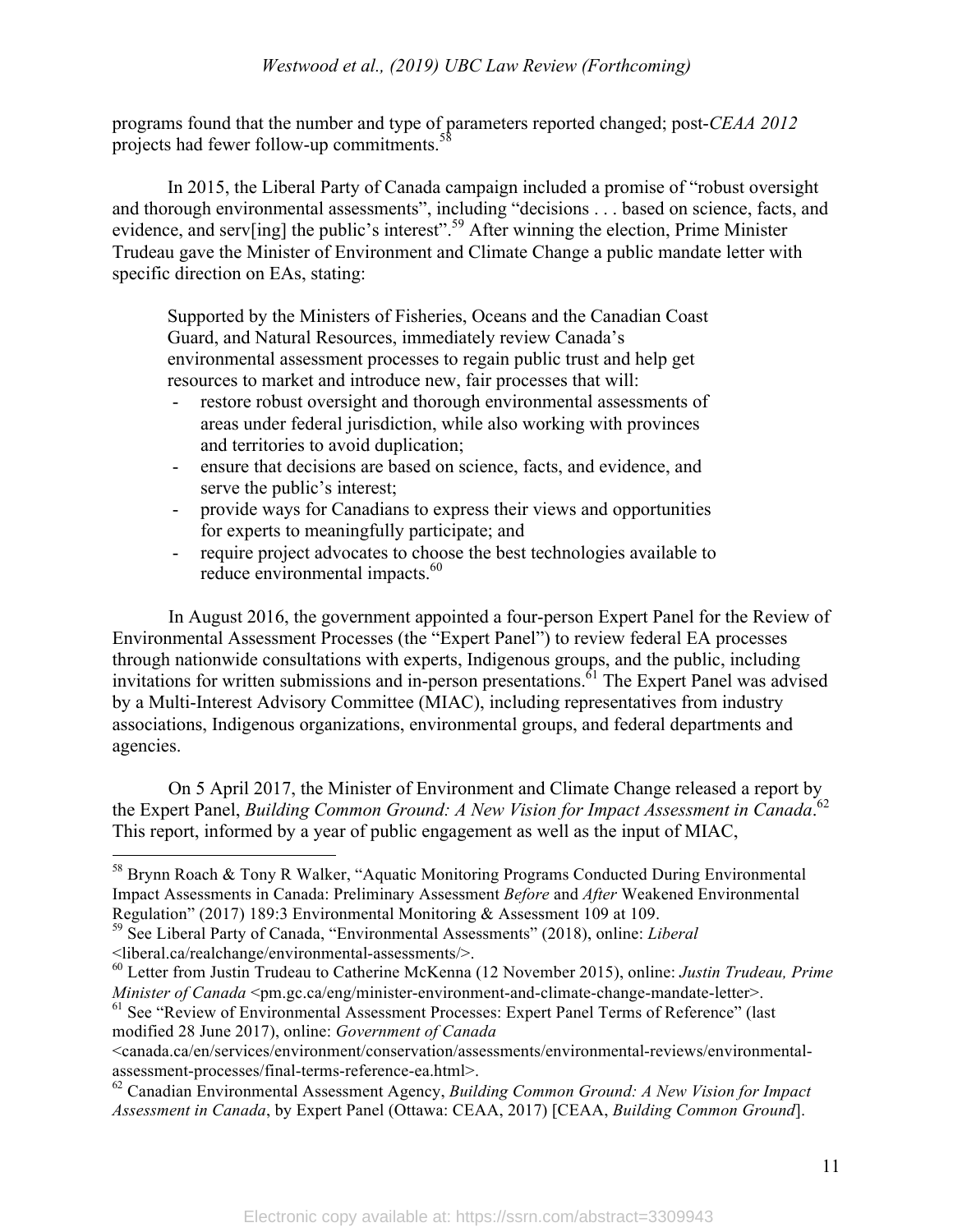recommended a major overhaul of *CEAA 2012*, including the need to ensure stronger evidencebased decision making. The Expert Panel called for the creation of a new, independent, and quasi-judicial commission to conduct impact assessment in Canada.63 With respect to science, the following findings and recommendations are particularly relevant:

*Current legislation does not include requirements for how science is incorporated into IAs* [or EAs], nor does it provide for timelines that would allow for credible scientific methods to be implemented. Accordingly, stronger guidelines and standards are needed to ensure that IA processes include rigorous scientific methods.<sup>64</sup>

*Baseline and monitoring data should be standardized and made publicly available. This should include standard methods for data collection or metadata so that data are comparable and studies are replicabl*e. Accessibility to this information should strengthen future IA practices by building a shared body of knowledge across environmental, economic, health, cultural and social conditions, including cumulative effects.<sup>65</sup>

To ensure that IA studies use robust scientific methods, *the IA authority must have a statutory mandate to verify the adequacy of IA studies, including the Impact Statement*. . . . This new legislative requirement is needed to ensure that the scientific evidence produced in IA processes is based on robust methods and can therefore be relied upon and trusted by participants in the IA process.<sup>66</sup>

The development of the Impact Statement would be led by the Commission using a team of consultants and experts (the "assessment team") *retained by the Commission that is free of any conflict of interest and chosen through a collaborative process involving the project committee and government expert committee*. . . . It would include consultants and other independent experts (including Indigenous knowledge-holders) with expertise related to the factors of the study . . . and any other special expertise relevant to preparing the Impact Statement.<sup>67</sup>

Broadly speaking, the Expert Panel's report was favourably received by independent experts.<sup>68</sup>

 <sup>63</sup> See CEAA, *Building Common Ground*, *supra* note 62 ("the best way to achieve efficient, consistent and accountable governance is to incorporate the [impact assessment] function into a single authority, ... . A structure such as a quasi-judicial tribunal would empower the single authority to fulfil this mandate"

at 51).

<sup>&</sup>lt;sup>64</sup> *Ibid* at 42 [emphasis added].

<sup>65</sup> *Ibid* at 43 [emphasis added].

<sup>66</sup> *Ibid* at 44 [emphasis added].

<sup>67</sup> *Ibid* at 62 [emphasis added].

<sup>68</sup> See e.g. Meinhard Doelle & John Sinclair, "EA Expert Panel Report: Reflections on Canada's Proposed Next Generation Assessment Process" (27 April 2017), online (pdf):

 $\epsilon$  =  $\epsilon$  =  $\epsilon$  =  $\epsilon$  =  $\epsilon$  =  $\epsilon$  =  $\epsilon$  =  $\epsilon$  =  $\epsilon$  abstract\_id=2959453>, DOI  $\epsilon$  dx.doi.org/10.2139/ssrn.2959453>; Martin Olszynski et al, "Strengthening Canada's Environmental Assessment and Regulatory Processes: Recommendations and Model Legislation for Sustainability", Response to the Government of Canada's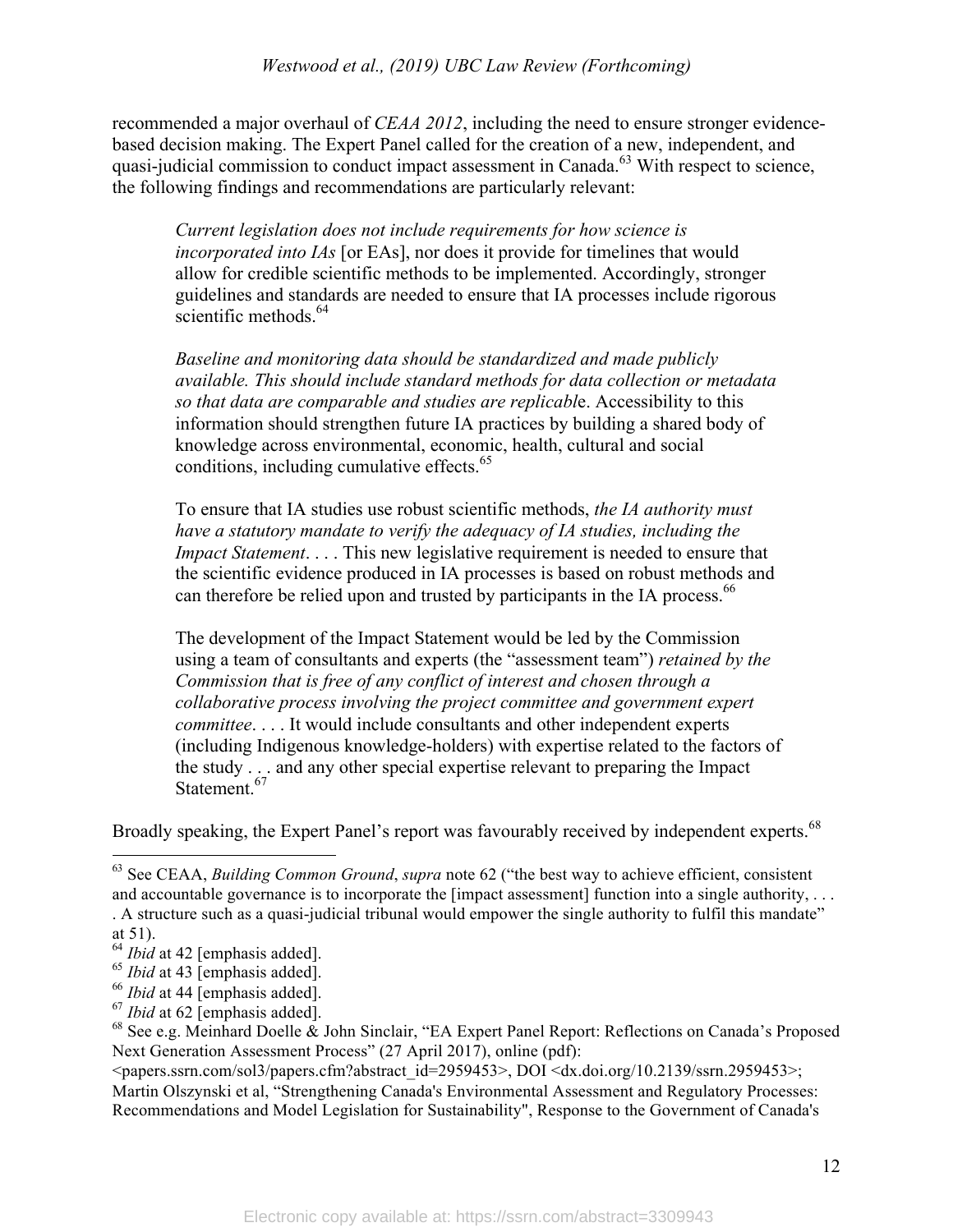The federal government released its response to the report in June 2017.<sup>69</sup> The *Environmental and Regulatory Reviews: Discussion Paper* (the *Discussion Paper*) signalled the government's intent for environmental legislative reform, including its preliminary themes and intent to incorporate opportunities for public review. Though the *Discussion Paper* included some of the Expert Panel's recommendations in areas such as early planning, Indigenous engagement, and public participation,<sup>70</sup> it incorporated few of the Expert Panel's recommendations regarding science or evidence-based decision making. The government did, however, signal interest in "[m]oving toward an open science and data platform" and "[r]einforcing rigour through peer reviews of science and evidence in the assessment phase".<sup>71</sup> Numerous responses to the *Discussion Paper* were made, including recommendations by scientists and policy experts to strengthen provisions for science.<sup>72</sup>

On 8 February 2018, the government introduced Bill C-69*,* which will introduce a new *Impact Assessment Act* (*IAA*) and repeal the *CEAA 2012*. 73 Termed a "once-in-a-generation opportunity", 74 Bill C-69 is currently under significant scrutiny from all sectors as it makes its way through the Senate in the fall of 2018. We discuss the proposed *IAA* in Part IV of this article.

The foregoing discussion shows that the incorporation of explicit scientific language in Canadian EA law has been virtually nonexistent. Further, science-related terms such as "adaptive management" or "significant adverse environmental effects" have never been explicitly defined, rendering them vulnerable to judicial misunderstanding and misinterpretation. The potential for such misunderstanding is particularly high in environmental law because so many of its disputes are resolved in the context of judicial review applications (that is, challenges to government decision making), where the default judicial posture is deference to assumed departmental expertise.<sup>75</sup> Departments, for their part, tend to prefer statutory interpretations that preserve their

70 See *ibid* at 10–11, 15–16,

<sup>71</sup> *Ibid* at 12.

 $\overline{a}$ 

Discussion Paper on Environmental and Regulatory Reform (18 August 2017) online (pdf): <s3.cacentral-1.amazonaws.com/ehq-production-

canada/file\_answers/files/28b387fc534e5697ef3120eb00dfc1288a80262a/004/713/091/original/Strengthe

ning\_EnviroLaw\_Response\_Paper\_%2818Aug2017%29.pdf>. 69 Natural Resources Canada, *Environmental and Regulatory Reviews: Discussion Paper* (Ottawa: Natural Resources Canada, 2017), online (pdf):

<sup>&</sup>lt;www.canada.ca/content/dam/themes/environment/conservation/environmental-reviews/share-yourviews/proposed-approach/discussion-paper-june-2017-eng.pdf>.

<sup>&</sup>lt;sup>72</sup> See e.g. Alana R Westwood et al, "Strong Foundations: Recap and Recommendations from Scientists Regarding the Federal Environmental and Regulatory Reviews" (2017) at 12–14, online (pdf):  $\langle v2v \rangle$  net/publications/0914-westwood-jacob-et-al-strong-foundations-full-paper-infographics-

fisheries.pdf> [Westwood et al, "Strong Foundations"]; see also Olszynski et al, *supra* note 68. 73 See Bill C-69, *An Act to enact the Impact Assessment Act and the Canadian Energy Regulator Act, to* 

*amend the Navigation Protection Act and to make consequential amendments to other Acts*, 1st Sess, 42nd Parl, 2018 (as passed by the House of Commons 20 June 2018) [*IAA*].

<sup>74</sup> Jason MacLean, Meinhard Doelle & Chris Tollefson, "Polyjural and Polycentric Sustainability Assessment: A Once-in-a-Generation Law Reform Opportunity" (2016) 30:1 J Envtl L & Prac 35 at 38. 75 See e.g. Martin Olszynski & Meinhard Doelle, "*Ontario Power Generation Inc. v Greenpeace Canada*:

Form over Substance Leads to a 'Low Threshold' for Federal Environmental Assessment", Case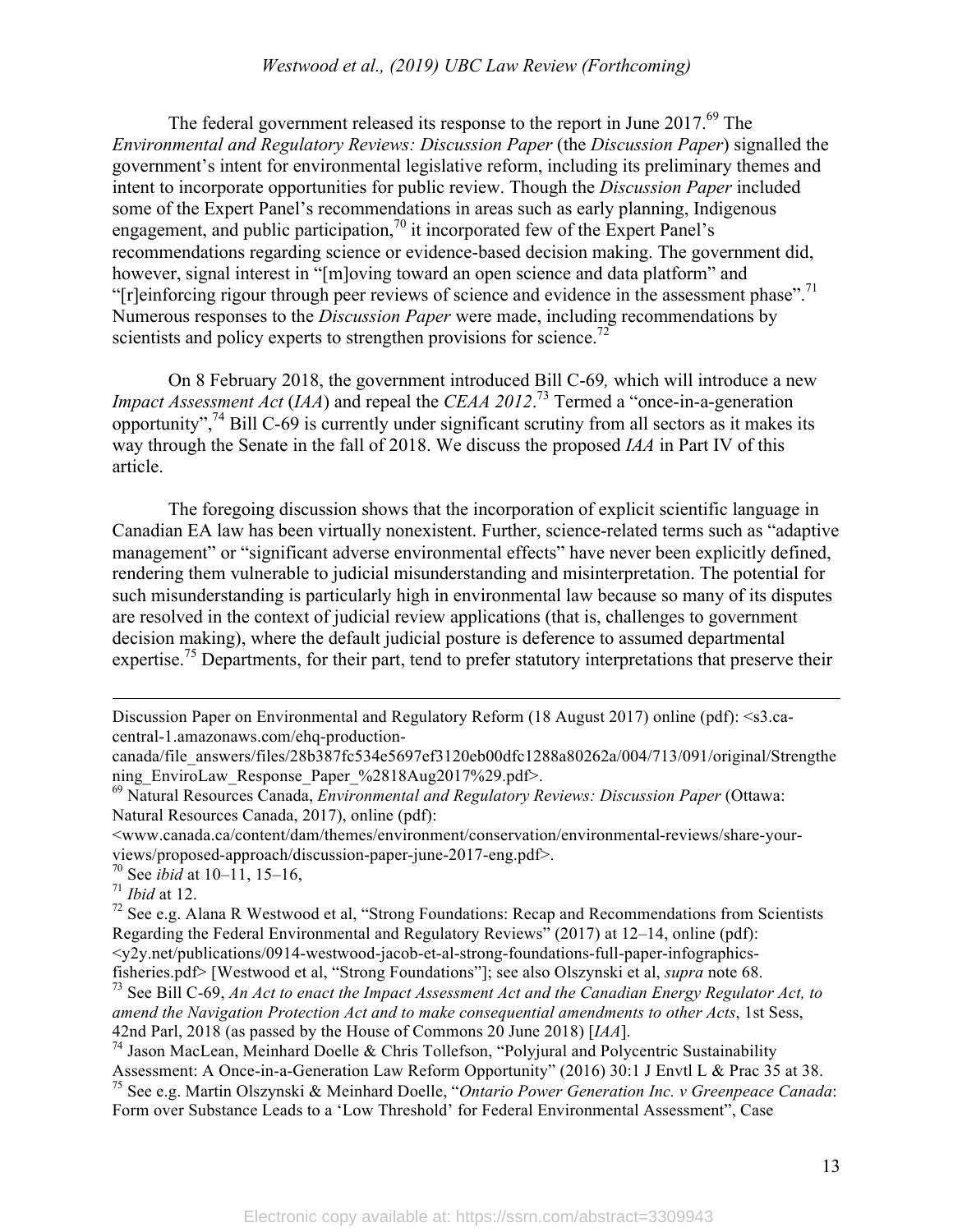flexibility and discretion.<sup>76</sup> Moreover, in the EA context specifically, courts have declared that they will also not assess the substance of the science relied upon by government departments for fear of becoming "academ[ies] of science".<sup>77</sup>

# **C. A Public Mandate for Strengthening the Scientific Basis of EA Law**

Although experts and stakeholders have long criticized the inadequate role of science in Canadian federal EA regimes, in recent years these concerns are increasingly being echoed by the broader Canadian public. A series of public polls and engagements have shown EA to be a priority and demonstrated that there are significant concerns about the process of environmentrelated decision making and the underlying science that is used to support these decisions. A 2017 nationally representative poll conducted by Nanos Research found that half of Canadians felt that the federal government was doing "a poor or very poor job of building public confidence in energy decision-making"; 78 only 17% felt it was doing a good or very good job. Managing cumulative effects was also top of mind, as 80% of Canadians agreed or somewhat agreed that there needed to be better management of the cumulative effects generated by multiple projects.<sup>79</sup> Another study found that "only 33% felt that the consideration of science was working well" in the federal environmental assessment process under *CEAA 2012*. 80 The same study found that the most common choices about improving the federal EA process emphasized basing decisions on science, facts, and evidence  $(31\%, n = 189)$ , and the importance of public participation and consultation (27%,  $n = 167$ ) and credibility, independence, and lack of bias and influence (19%,  $n = 113$ .<sup>81</sup>

A January 2018 NRG Research Group poll also revealed that some Canadians are concerned with how EA processes are balancing the different sectors of Canadian society. This nationally-representative poll<sup>83</sup> of 1,000 participants asked about public perceptions of EA

79 See Nanos Research, *supra* note 78 at 3.

 $\overline{a}$ 

Comment, (22 September 2015), online (pdf): *ABlawg.ca* <ablawg.ca/wp-

content/uploads/2015/09/Blog\_MOandMD\_Ontario-Power-Generation-Inc-\_FCA\_20Sept2015.pdf>. <sup>76</sup> See e.g. *Georgia Straight Alliance v Canada (Minister of Fisheries and Oceans)*, 2010 FC 1233 at para 287, [2012] 3 FCR 136. In the context of a dispute over the correct interpretation of the *SARA*, the Court observed that "[i]t is apparent throughout the [Ministers'] submissions that the Ministers much prefer the discretions and flexibility of the *Fisheries Act* to the mandatory obligations of SARA": *ibid*.

<sup>&</sup>lt;sup>77</sup> Vancouver Island Peace Society v Canada, [1992] 3 FC 42 at 51, 53 FTR 300. See also Jason MacLean & Chris Tollefson, "Climate-Proofing Judicial Review After Paris: Judicial Competence, Capacity, and Courage" (2018) 31:3 J Envtl L & Prac 245 at 252–65.

<sup>78</sup> Nanos Research, "Canadians More Negative than Positive about Energy Decision-Making" (2017) at 2, online (pdf): *University of Ottawa* <www.uottawa.ca/positive-energy/sites/www.uottawa.ca.positiveenergy/files/systemunderstres\_cleland\_gattingerfnl\_march2017.pdf>.

<sup>80</sup> Aerin L Jacob et al, "Cross-Sectoral Input for the Potential Role of Science in Canada's Environmental Assessment" (2018) 3:1 FACETS 512 at 523.<br><sup>81</sup> *Ihid.* 

<sup>&</sup>lt;sup>83</sup> NRG Research Group, "January 2018 National Omni Poll Y2Y Results" (26 January 2018), online (pdf): *Yellowstone to Yukon Conservation Initiative* <y2y.net/publications/nrg-research-group-2018 poll.pdf>. The poll methodology proceeded as follows (described at 3): "[a] total of 1000 interviews were conducted from a randomly generated list of residential landline and wireless phone numbers for Canadian residents. Data collection was conducted from NRG Research Group's call centre in Winnipeg,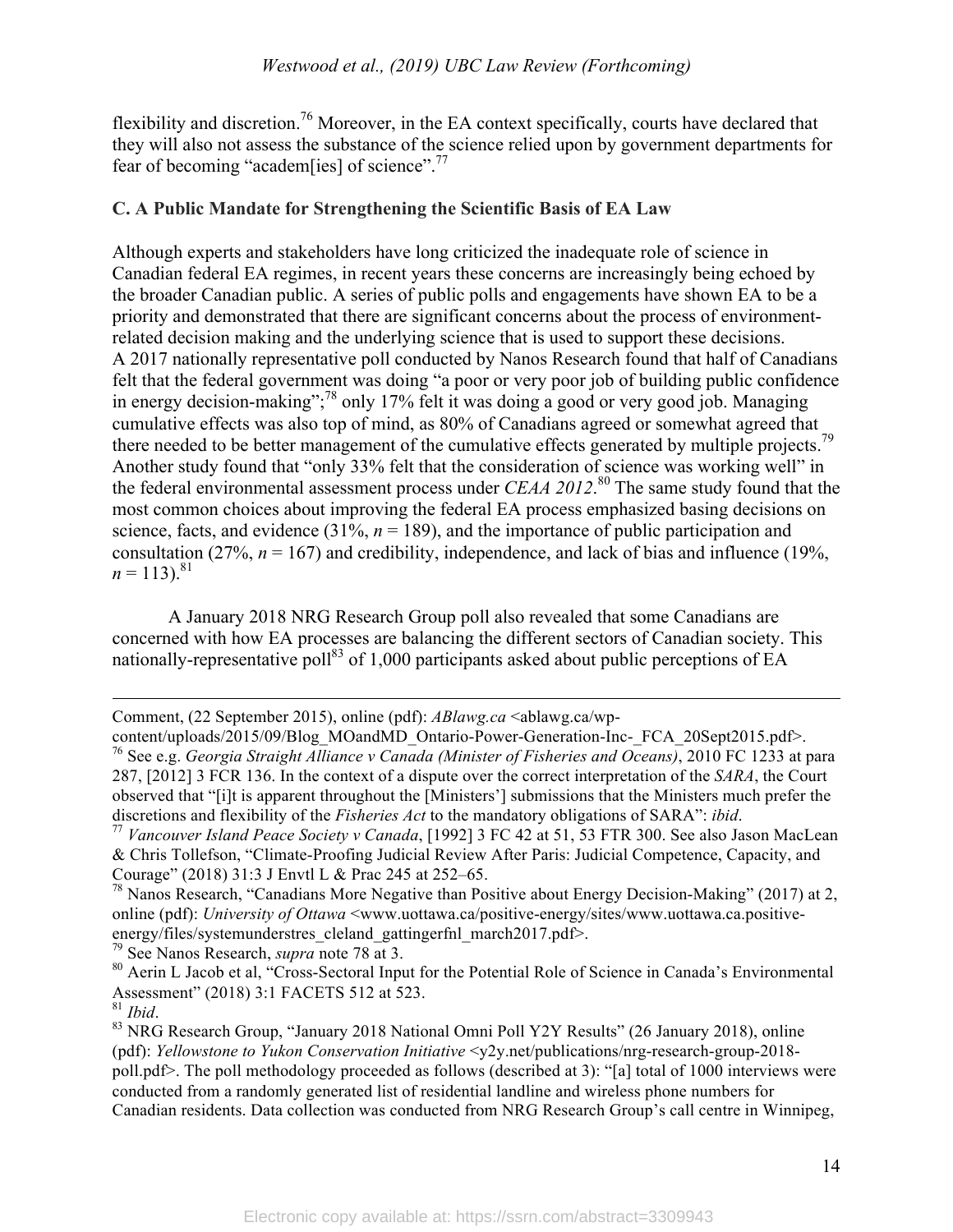processes. When presented with a list of options of which social sector *currently had* the most influence in EA decisions, 32% felt the government was most influential, followed by 22% for industry lobby groups. Few participants considered the most influential sectors to be environmental lobby groups (10%), Indigenous Peoples (9%), or the public (5%); 18% thought that influence was distributed evenly.84 However, when asked which social sector *should have*  the most influence over EA decisions, 46% replied that influence should be equal between groups, followed by the public having the most influence  $(26\%)$ .<sup>85</sup> Only 2% felt industry lobby groups should have the most influence.<sup>86</sup> Furthermore, when participants were asked whether EA decisions should be based primarily on fairness (defined as "[e]veryone who is involved gets a say, especially those most directly impacted"), thoroughness (defined as "[a] detailed, patient process of gathering all information and weighing the decision"), or efficiency (defined as "[d]ecision-making happens quickly, with deadlines to provide investor confidence"), 45% chose fairness, 37% chose thoroughness, and only 14% chose efficiency.<sup>87</sup> Selection of efficiency was particularly low among people in British Columbia (9%) and Atlantic Canada (7%),  $88$  regions which have both been recently affected by controversial reviews of large energy-related projects conducted under *CEAA 2012*. Thus, this poll showed that many Canadians believe that fairness and thoroughness are more important than efficiency and are concerned that industry is exerting undue influence on EA processes.

Many Canadians participated in the Expert Panel's consultation processes through a variety of means, including in-person appearances, written submissions, and posts to an online portal.<sup>89</sup> Jacob et al. evaluated 421 unique written submissions to the Expert Panel and found that the vast majority (87%) mentioned one or more of the five components for strong science in EA law (see Part III).<sup>90</sup> Of the contributors to the consultation who mentioned 1 or more of the 5 components, over 90% were in favour of strengthening the component(s). <sup>91</sup> When split by sector, support for stronger science was highest among Indigenous groups, non-governmental organizations, and individuals/academics.92 Industry groups and government bodies and agencies also supported stronger science, but they showed greater support for open science, cumulative

Manitoba from January 10 to the 17th, 2018. The results of this study are accurate  $+/- 3.2\%$ , 19 times out of 20. The survey questions were developed by Y2Y staff with some assistance from NRG research professionals. The questions were translated as the survey was fielded in both official languages." Regional quotas were set including Atlantic; Quebec; Ontario; Manitoba/Saskatchewan; Alberta and British Columbia; and the northern territories. Final data were "weighted to accurately reflect the agegender population distribution of Canada based on the 2016 Census data." <sup>84</sup> *Ibid* at 6.

- 
- <sup>85</sup> *Ibid* at 7.
- 

 $\overline{a}$ 

- <sup>86</sup> *Ibid*. 87 *Ibid* at 8.
- 
- <sup>88</sup> *Ibid*. 89 See Jacob et al, *supra* note 80 at 514.
- $^{90}$  See *ibid* at 517.<br><sup>91</sup> See *ibid*.
- 

<sup>92</sup> Support was higher as compared to the other two sectors (government bodies/agencies and industry/industry associations) examined in the study. The study evaluated all written submission to the Expert Panel Review of Environmental Assessment Processes, interpreting and categorizing them according to explicitly expressed support for or against five components of stronger science in impact assessment. See *ibid* at 520.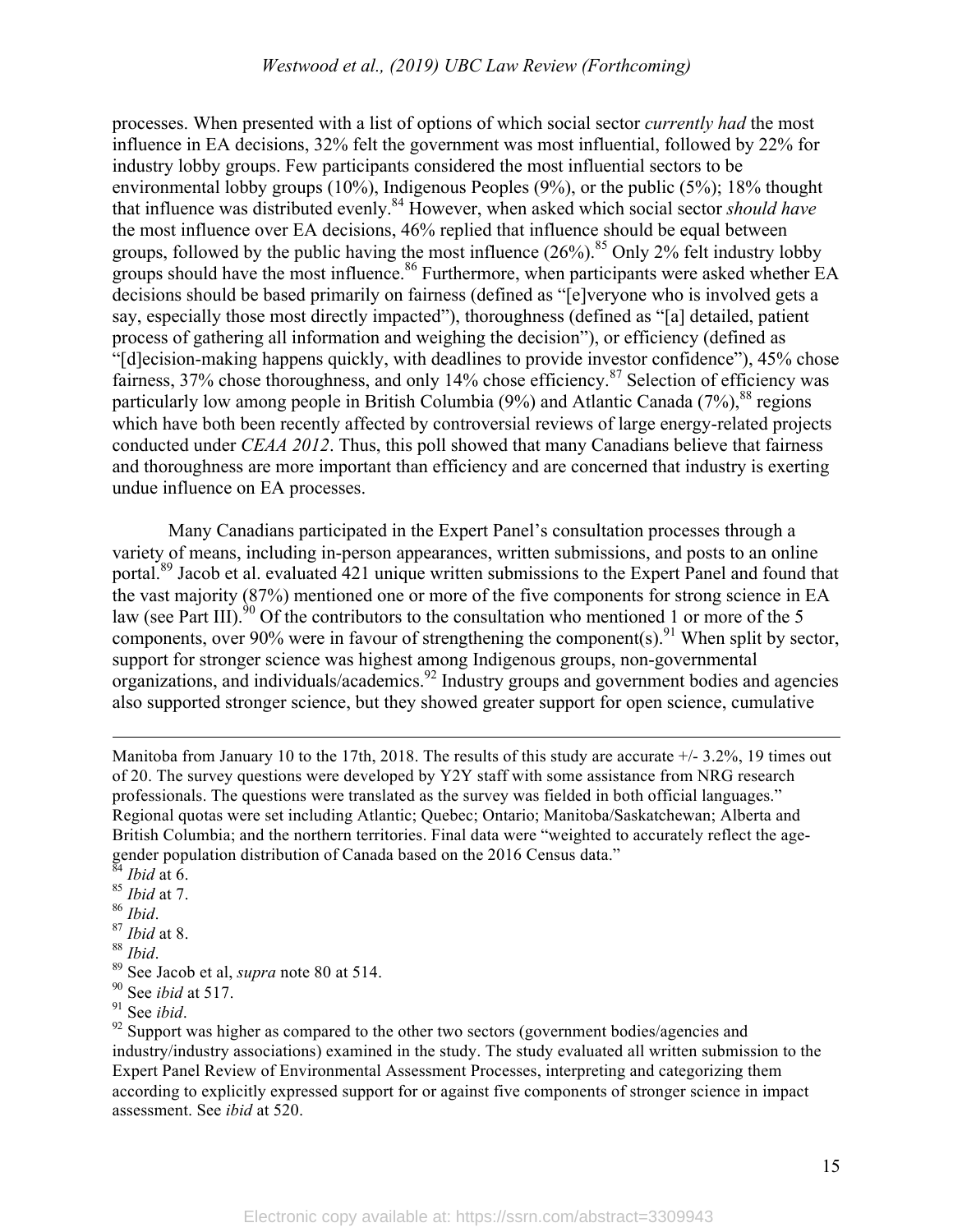effects, and transparent decision making, with much less support for greater scientific rigour or independence. Thus, most written submissions to the Expert Panel expressed a need to strengthen the scientific basis of EA reform, with the exception of industry groups, which expressed hesitation to strengthen the scientific rigour or independence of EA.<sup>9</sup>

The Expert Panel consultations were accompanied by a voluntary, government-led (nonrepresentative) questionnaire called Choicebook,  $94$  which received  $2,673$  responses. This questionnaire asked people to rank the top three elements to consider (of eight) when making environmental regulatory decisions. The top-ranked element was "[s]cience, facts and evidence have been used to support decisions" (74%), and the second and third-ranked elements were "[e]nvironmental benefits/impacts have been considered" (66%) and "[e]xpert knowledge/input has been gathered and considered"  $(42\%)$ .<sup>95</sup> Only 25% of respondents selected "[e]conomic benefits/impacts have been considered" as one of their three top-ranked concerns.<sup>96</sup> Furthermore, nearly half of Choicebook respondents felt EA processes should "completely" address Canada's climate change commitments.

EA practitioners themselves (generally, consultants hired to conduct scientific studies associated with EA requirements) have been surveyed about science in global EA processes. In a survey of 344 members of the International Association for Impact Assessment, 99% of respondents "indicated that an effective IA process must include a scientifically credible report",<sup>97</sup> but were generally displeased with the amount of emphasis placed on science throughout the EA process. An international survey of both EA scholars and practitioners found that many EA scholars were dissatisfied with the quality of science in EA, particularly as it relates to approaches in impact prediction.<sup>98</sup>

Based on these results, there seems to be a broad public mandate to update the EA law to include the components necessary to ensure that evidence is appropriately gathered and considered. Thus, there is broad public support of the government's own stated intentions to improve the scientific and evidentiary basis of the federal EA regime.

# **III. COMPONENTS OF SCIENCE-BASED EA LAW**

 <sup>93</sup> See *ibid* at 522.

<sup>&</sup>lt;sup>94</sup> Nielsen, Delaney + Associates & Publivate, "Review of Canada's environmental and regulatory processes: Questionnaire report (Final Draft)" (Prepared for the Government of Canada, 23 December 2016).

<sup>95</sup> *Ibid* at 36.

<sup>&</sup>lt;sup>97</sup> Angus Morrison-Saunders & Barry Sadler, "The Art and Science of Impact Assessment: Results of a<br>Survey of IAIA Members" (2010) 28:1 Impact Assessment & Project Appraisal 77 at 79.

<sup>&</sup>lt;sup>98</sup> Jie Ma, Peter Duinker & Tony Walker, "Scholar and Practitioner Views on the Quality of Science in Environmental Assessment" (Poster delivered at the International Association for Impact Assessment conference, Montreal, April 2017), online (pdf):

<sup>&</sup>lt;researchgate.net/publication/315677812\_Scholar\_and\_Practitioner\_Views\_on\_the\_Quality\_of\_Science\_ in Environmental Assessment>.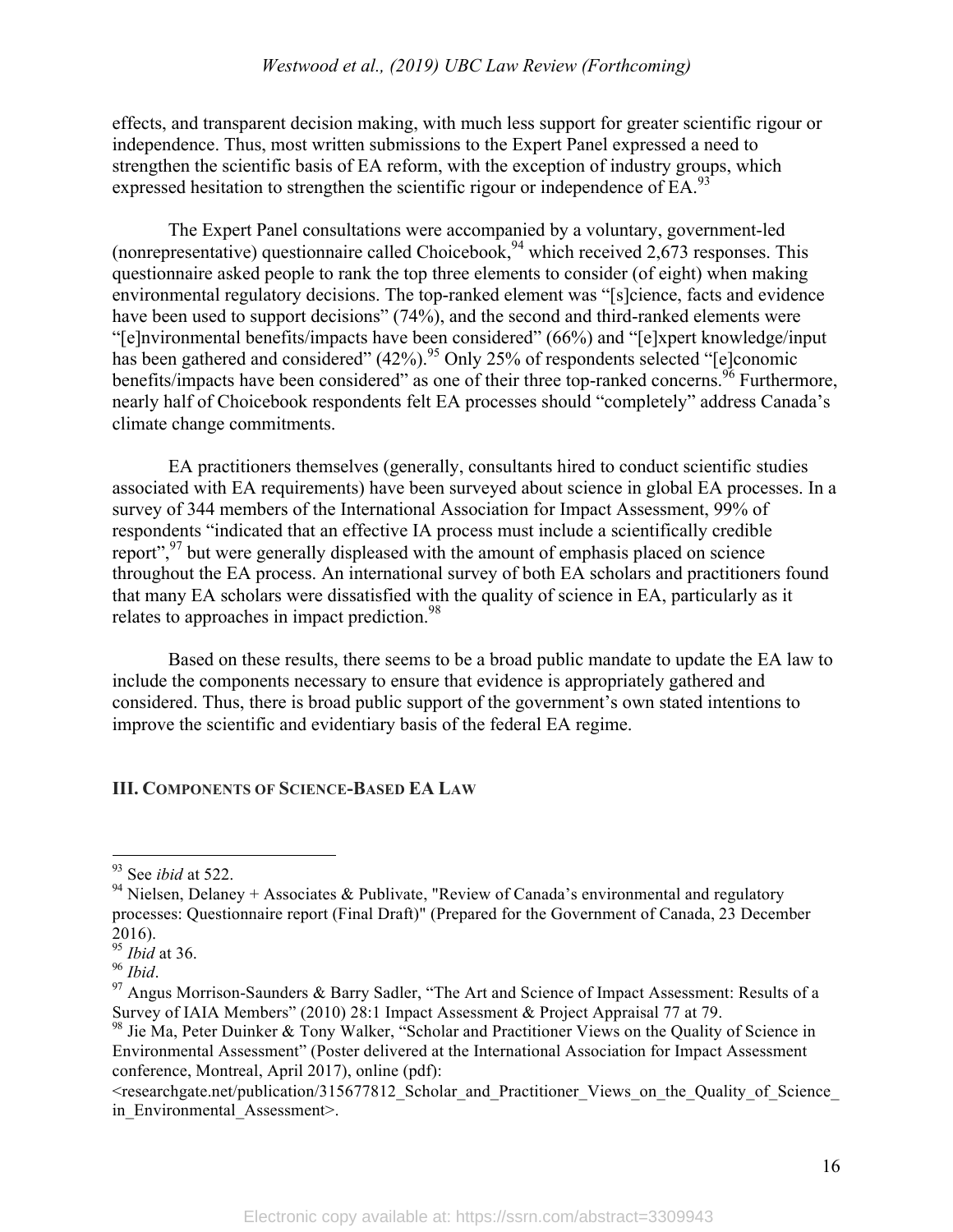Canada has long been considered in the forefront of both criticism of science in EA and for pushing technical advancement.<sup>99</sup> Scientific guidelines for EA practice have been established in Canada for decades, first cemented by the landmark investigation of Beanlands and Duinker<sup>100</sup> and continuing until the present. However, the majority of the principles set forth by the academic and scientific communities have not been enshrined in EA law or practice. 101 In this section, we do not discuss the technical applications of science in EA, but rather the regulatory conditions of an EA regime under which science and evidence can flourish or be discarded. We use five discrete components necessary for strong science to be included in EA, as defined by Jacob et al. and discussed further by Westwood et al.<sup>102</sup> These components are not direction for the scientific undertakings associated with EA, but rather elements that need to be included in a regime to ensure that any scientific works or evidence-based decision making made under that regime meet the standards associated with scientific inquiry.<sup>103</sup>

## *1. Open information*

Open access to information is increasingly the standard of modern scientific publishing, including government-funded publishers. Canada's Tri-Agency, which represents the three federal granting agencies that advance research, training, and innovation, recognizes the social importance of open information:

Societal advancement is made possible through widespread and barrier-free access to cutting-edge research and knowledge, enabling researchers, scholars, clinicians, policymakers, private sector and not-for-profit organizations and the public to use and build on this knowledge.<sup>104</sup>

 <sup>99</sup> See Federal Environmental Assessment Review Office, *Environmental Impact Assessment in Canada*, by WJ Couch, JF Herity & RE Munn, Occasional Paper No 6 (Toulouse: Federal Environmental Assessment Review Office, 1981) at 24.

<sup>&</sup>lt;sup>100</sup> Gordon E Beanlands & Peter N Duinker, *An Ecological Framework for Environmental Impact Assessment in Canada* (Halifax: Institute for Resource and Environmental Studies, Dalhousie University & Federal Environmental Assessment Review Office, 1983).

<sup>&</sup>lt;sup>101</sup> For a current overview of the state of biophysical science in EA, see MacKinnon, Duinker & Walker, *supra* note 9. The textbook describes in detail modern areas of study and methods of application for rigorous biophysical science in EA, including ecosystem resilience, ecosystem complexity, thresholds, accounting for biodiversity, landscape ecology, climate change, and ecosystem services.<br> $102$  Jacob et al, *supra* note 80 at 515–16; Westwood et al, *supra* note 72 at 12.

<sup>&</sup>lt;sup>103</sup> For a discussion of standards associated with scientific inquiry, see "Principles", online: *Science Integrity Project* <scienceintegrity.ca/>. The Science Integrity Project engaged the multisectoral wisdom of 75 Canadian leaders to define aspects of integrity in scientific theory and practice. See "Home", online: *Science Integrity Project* <scienceintegrity.ca/>.

<sup>&</sup>lt;sup>104</sup> Government of Canada, "Tri-Agency Open Access Policy on Publications" (last modified 21 December 2016), online: *Science.gc.ca* 

<sup>&</sup>lt;science.gc.ca/eic/site/063.nsf/eng/h\_F6765465.html?OpenDocument>.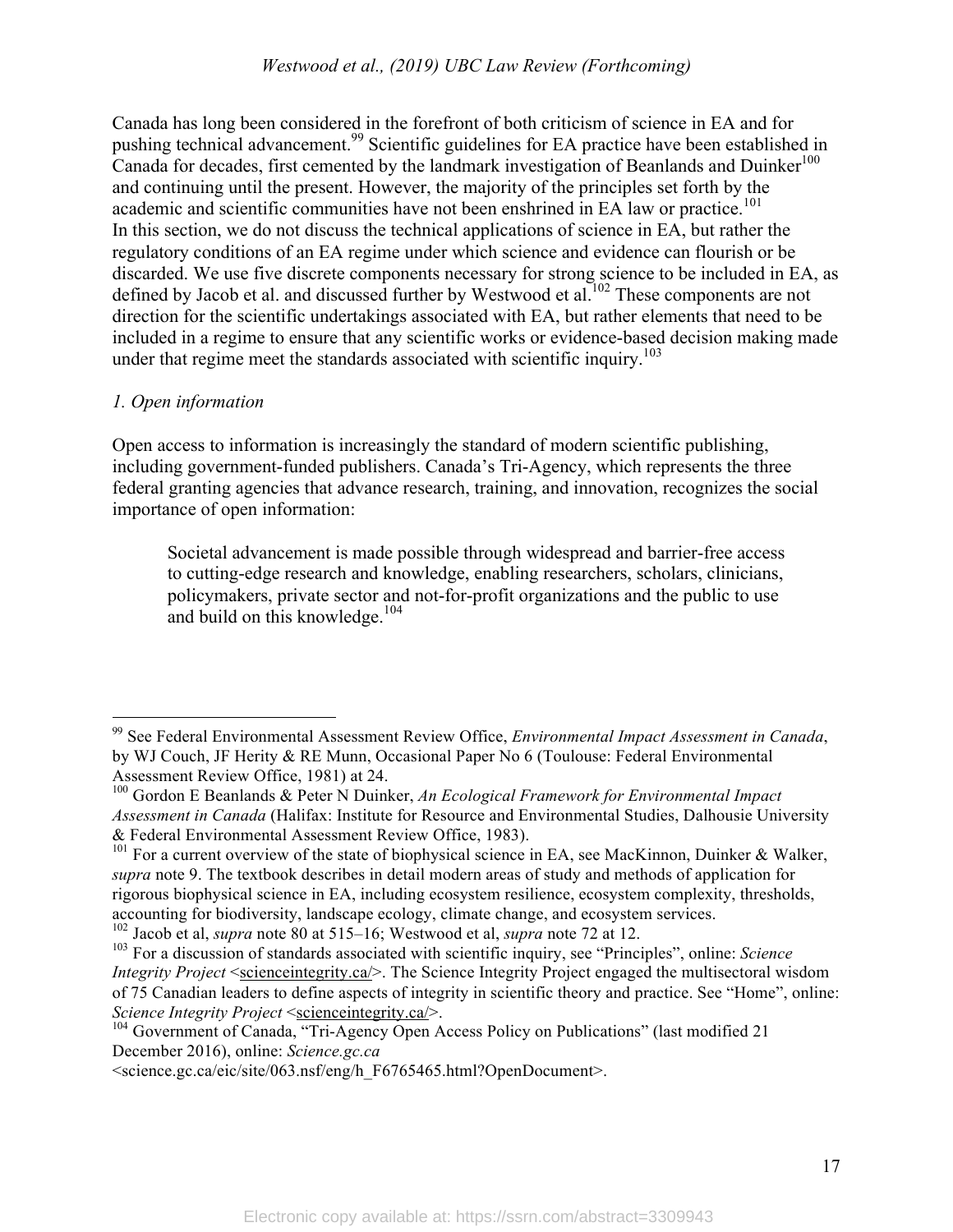Data that meet standards of transferability and generalizability<sup>105</sup> as well as reproducibility<sup>106</sup> are necessary to ensure research can be independently verified.<sup>107</sup> To be truly open, information used in assessment, including raw data, needs to be free, described (for example, accompanying metadata), curated (for example, hosted and maintained), and publicly available (for example, accessible, usually via website). An EA regime that meets open-access standards would freely publish all data and reports associated with the planning, assessment, and learning/adaptive management phases of projects, as well as publish reports that describe EA decisions and how scientific information was incorporated or considered in the decision-making phase. This database would be available in perpetuity. Consideration for private individual, community-held, or other sensitive knowledge including scientific information (for example, locations of species targeted for illegal trade) can be accommodated within an open-information framework.

## *2. Cumulative effects*

Cumulative effects assessment involves considering the impacts of a project at the broad spatial and temporal scales encompassing past, present, and future infrastructure development or landuse change.<sup>108</sup> In principle, the assessment of cumulative effects should allow for insight into how proposed projects contribute towards exceeding large-scale thresholds (for example, total greenhouse gas emissions, amount of habitat fragmentation, and concentrations of chemicals in water flows). Woodland caribou, for example, suffer substantial negative impacts when a disturbance affects more than 65% of their habitat.<sup>109</sup> Thus, cumulative effects assessment could help provide a broader context for the evaluation of proposed projects.

<sup>&</sup>lt;sup>105</sup> We adopt a definition given in Michael Drummond et al, "Transferability of Economic Evaluations Across Jurisdictions: ISPOR Good Research Practices Task Force Report" (2009) 12:4 Value Health 409 who state that their data "were generalizable if they applied, without adjustment, to other settings. On the other hand, data were transferable if they could be adapted to apply to other settings" at 410. 106 As reviewed in Steven N Goodman et al, in "What does research reproducibility mean?" (2016) 8:341

www.ScienceTranslationalMedicine.org, reproducibility does not have one single definition. We adopt the definition "[r]eproducibility refers to the ability of a researcher to duplicate the results of a prior study using the same materials and procedures as were used by the original investigator" given in Kenneth Bollen et al, "Social, Behavioral, and Economic Sciences Perspectives on Robust and Reliable Science: Report of the Subcommittee on Replicability in Science Advisory Committee to the National Science Foundation Directorate for Social, Behavioral, and Economic Sciences" online (pdf): *National Science Foundation* <www.nsf.gov/sbe/AC\_Materials/SBE\_Robust\_and\_Reliable\_Research\_Report.pdf> at 3.

<sup>&</sup>lt;sup>107</sup> Marcus R Munafò et al, "A Manifesto for Reproducible Science" (2017) 1:1 Nature Human Behaviour 1; Marcia McNutt, "Journals Unite for Reproducibility" (2014) 346:6210 Science 679. For discussion on procedures to ensure data meet these standards, see Ethan P White et al, "Nine Simple Ways to Make It Easier to (Re)use Your Data" (2013) 6:2 Ideas in Ecology & Evolution 1.

<sup>&</sup>lt;sup>108</sup> See A John Sinclair, Meinhard Doelle & Peter N Duinker, "Looking Up, Down, and Sideways: Reconceiving Cumulative Effects Assessment as a Mindset" (2017) 62 Environmental Impact Assessment Rev 183 at 184.<br><sup>109</sup> See Environment Canada, *Scientific Assessment to Inform the Identification of Critical Habitat for* 

*Woodland Caribou (Rangifer tarandus caribou), Boreal Population, in Canada: 2011 Update* (Ottawa: Environment Canada, 2011) at 14.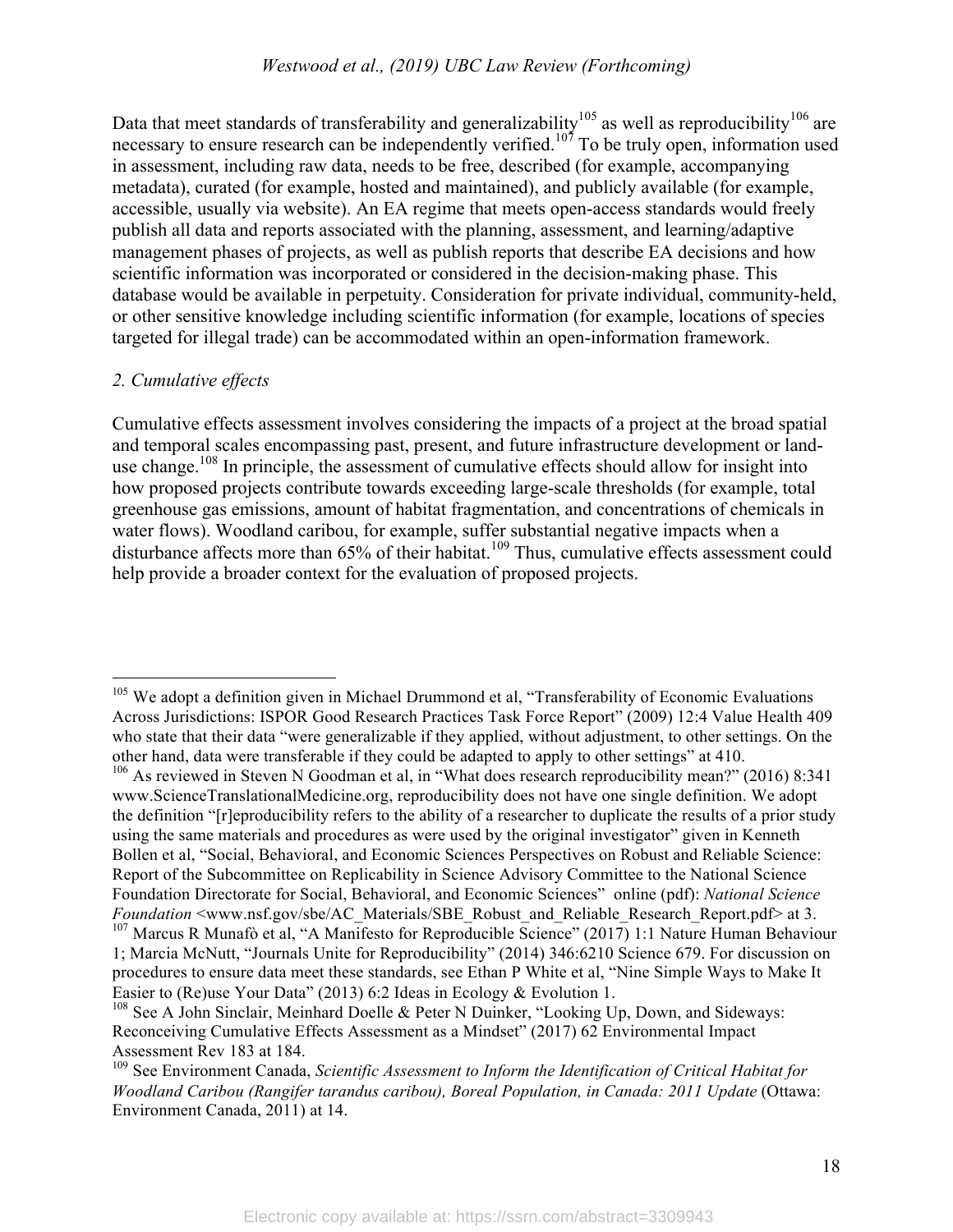# *Westwood et al., (2019) UBC Law Review (Forthcoming)*

Cumulative effects assessment in Canada has been deemed impotent in practice for several reasons.<sup>110</sup> Often, proponents sidestep a detailed cumulative effects assessment by arguing that their projects will not have significant residual effects.<sup>111</sup> Alternatively, in some cases, proponents argue that landscapes are so greatly disturbed that an additional project (for example, with a disturbance footprint of  $\leq 1\%$  of the regional study area) should have a negligible effect on wildlife.<sup>112</sup> In addition, for most wildlife species, and many other environmental components of EA, such thresholds have not been established,  $113$  resulting in cumulative effects assessments that are at best incomplete and, more often, avoided completely. Such quantitative thresholds are rarely used in environmental impact assessments and, when they are, the negative impacts are often argued to be nonsignificant.<sup>114</sup>

Cumulative effects assessments, when included, are also often narrowly scoped.<sup>115</sup> Cumulative effects theoretically encompass the often-compounding upstream and downstream consequences of resource production and use.<sup>116</sup> For energy projects in particular, the research on cumulative effects completed as part of a project EA has been found inadequate to address the challenges of climate change, which requires an honest and full accounting of not just project emissions, but also those generated by predictable upstream and downstream processes (for example, additional extraction or combustion by end users).<sup>117</sup> As is being increasingly recognized, appropriately addressing climate change and other cumulative effects will require

<sup>&</sup>lt;sup>110</sup> See Peter N Duinker & Lorne A Greig, "The Impotence of Cumulative Effects Assessment in Canada: Ailments and Ideas for Redeployment" (2006) 37:2 Environmental Management 153 [Duinker & Greig, "Ailments and Ideas"]. 111 See *ibid* at 155–56.

<sup>&</sup>lt;sup>112</sup> See Cathryn Clarke Murray et al, "The Insignificance of Thresholds in Environmental Impact Assessment: An Illustrative Case Study in Canada" (2018) 61:6 Environmental Management 1062 at 1067.

<sup>&</sup>lt;sup>113</sup> See Malcolm L Hunter Jr et al, "Thresholds and the Mismatch between Environmental Laws and Ecosystems" (2009) 23:4 Conservation Biology 1053 at 1053–54. See generally Andrew J Huggett, "The Concept and Utility of 'Ecological Thresholds' in Biodiversity Conservation" (2005) 124:3 Biological Conservation 301.

<sup>114</sup> See Murray et al, *supra* note 112 at 1063, 1067.

<sup>115</sup> See Duinker & Greig, "Ailments and Ideas", *supra* note 110 at 158.

<sup>&</sup>lt;sup>116</sup> See Nancy Shackelford et al, "Threats to Biodiversity from Cumulative Human Impacts in One of North America's Last Wildlife Frontiers" (2017) 32:3 Conservation Biology 672.

<sup>&</sup>lt;sup>117</sup> See e.g. Robert B Gibson, Meinhard Doelle & A John Sinclair, "Fulfilling the Promise: Basic Components of Next Generation Environmental Assessment" (2016) 29 J Envtl L & Prac 257. See also Stephanie J Green et al, "Oil Sands and the Marine Environment: Current Knowledge and Future Challenges" (2017) 15:2 Frontiers in Ecology & Environment 74 at 79–80, Elizabeth M Brown, "The Rights to Public Participation and Access to Information: The Keystone XL Oil Sands Pipeline and Global Climate Change under the National Environmental Policy Act" (2012) 27:2 J Envtl L & Litig 499 at 517–518; Michael Burger & Jessica Wentz, "Downstream and Upstream Greenhouse Gas Emissions: The Proper Scope of NEPA Review" (2017) 41:1 Harv Envtl L Rev 109 at 175; Wendy J Palen et al, "Consider the Global Impacts of Oil Pipelines" (2014) 510 Nature 465 at 466. For a detailed discussion on the state of climate science in environmental assessment, see MacKinnon, Duinker & Walker, *supra* note 9 at 51–54.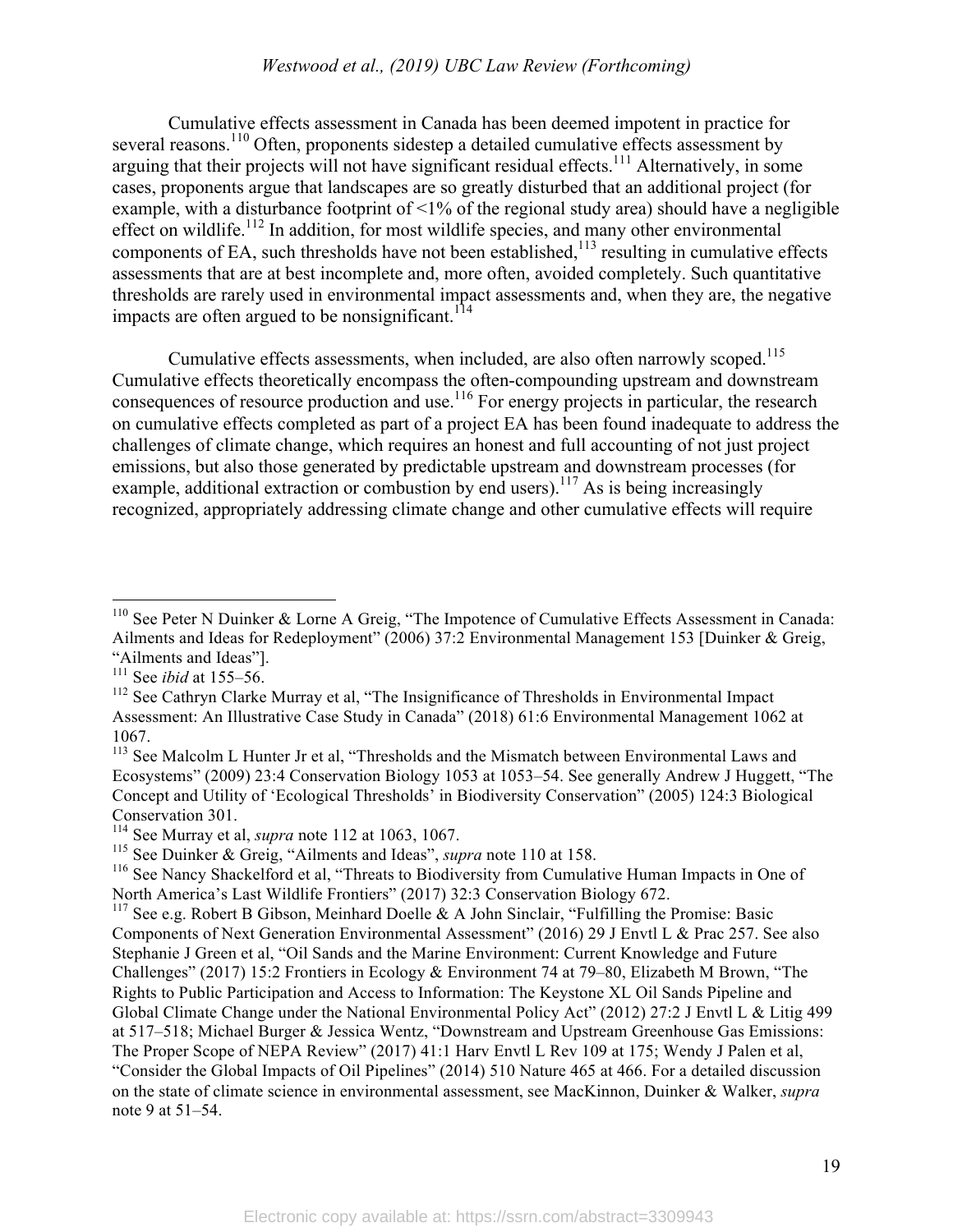provisions for individual project EAs to be nested within regional and strategic efforts that can evaluate a project against values and effects thresholds at larger scales.<sup>118</sup>

Frameworks for cumulative effects assessment have been developed for certain systems, such as watersheds.<sup>119</sup> Although cumulative effects assessment has been required under federal law since 1995,<sup>120</sup> it has largely been confined to the context of individual projects and unevenly applied.<sup>121</sup> In the context of Canada's oil sands region, EAs for individual projects have often repeated scientific work already completed for other projects. Although some independent studies have examined regional cumulative effects impacts,<sup>122</sup> few studies as part of EAs have addressed the outcomes of previous developments, or provided information on regional ecological capacities that could indicate how a project contributes to regional, national, or global limits.<sup>123</sup>

## *3. Scientific rigour*

Scientific evidence is a key part of public policy decisions,<sup>124</sup> but not all information is produced according to the same standards. A great deal of scientific data are collected during the information-gathering as well as recursive phases of EA. These data are collected and analyzed using a variety of methods including field studies, mathematical predictions of impacts, and meta-analyses. The methods used should be the best available.<sup>126</sup> However, past practices have been criticized as incomplete for including inferences and assumptions without validation or testing, for example. <sup>127</sup> In addition, when scientific information essential to evaluating environmental risk is lacking, this absence is often underemphasized in EA.<sup>128</sup> It is a truism that

 <sup>118</sup> See Carissa Schively Slotterback, "Addressing Climate Change in State and Local Environmental Impact Analysis" (2011) 54:6 J Environmental Planning & Management 749 at 762; Vong Sok, Bryan J Boruff & Angus Morrison-Saunders, "Addressing Climate Change Through Environmental Impact Assessment: International Perspectives from a Survey of IAIA Members" (2011) 29:4 Impact Assessment & Project Appraisal 317 at 324; Takafumi Ohsawa & Peter Duinker, "Climate-Change Mitigation in Canadian Environmental Impact Assessments" (2014) 32:3 Impact Assessment & Project Appraisal 222 at 230; Green et al, *supra* note 117 at 80; Shackelford et al, *supra* note 116.<br><sup>119</sup> See MacKinnon, Duinker & Walker, *supra* note 9 at 89–90.<br><sup>120</sup> See *CEAA 1992*, *supra* note 46, ss 16(1)(a), 19(5).

<sup>121</sup> See Duinker & Greig, "Ailments and Ideas", *supra* note 110 at 158.

<sup>122</sup> See e.g. Shackelford et al, *supra* note 116; Mary Toews, Francis Juanes & A Cole Burton, "Mammal Responses to the Human Footprint Vary across Species and Stressors" (2018) 217 J Environmental Management 690.

<sup>&</sup>lt;sup>123</sup> See Robert (Bob) Connelly, "Canadian and International EIA Frameworks as They Apply to Cumulative Effects" (2011) 31:5 Environmental Impact Assessment Rev 453 at 545; Green et al, *supra*  note 117.<br><sup>124</sup> See Gosselin et al, *supra* note 21 at 16–17.

<sup>&</sup>lt;sup>126</sup> See "Principles", *supra* note 103. However, it should be noted that, of the many calls for environmental decision making to be based on the "best available science", few definitions of what this may entail have been offered. But see Darren S Ryder et al, "Defining and Using 'Best Available Science': A Policy Conundrum for the Management of Aquatic Ecosystems" (2010) 61:7 Marine & Freshwater Research 821.

<sup>&</sup>lt;sup>127</sup> See J Treweek, "Ecology and Environmental Impact Assessment" (1996) 33:2 J Applied Ecology 191 at 193.

<sup>128</sup> Murray et al, *supra* note 112 at 1066.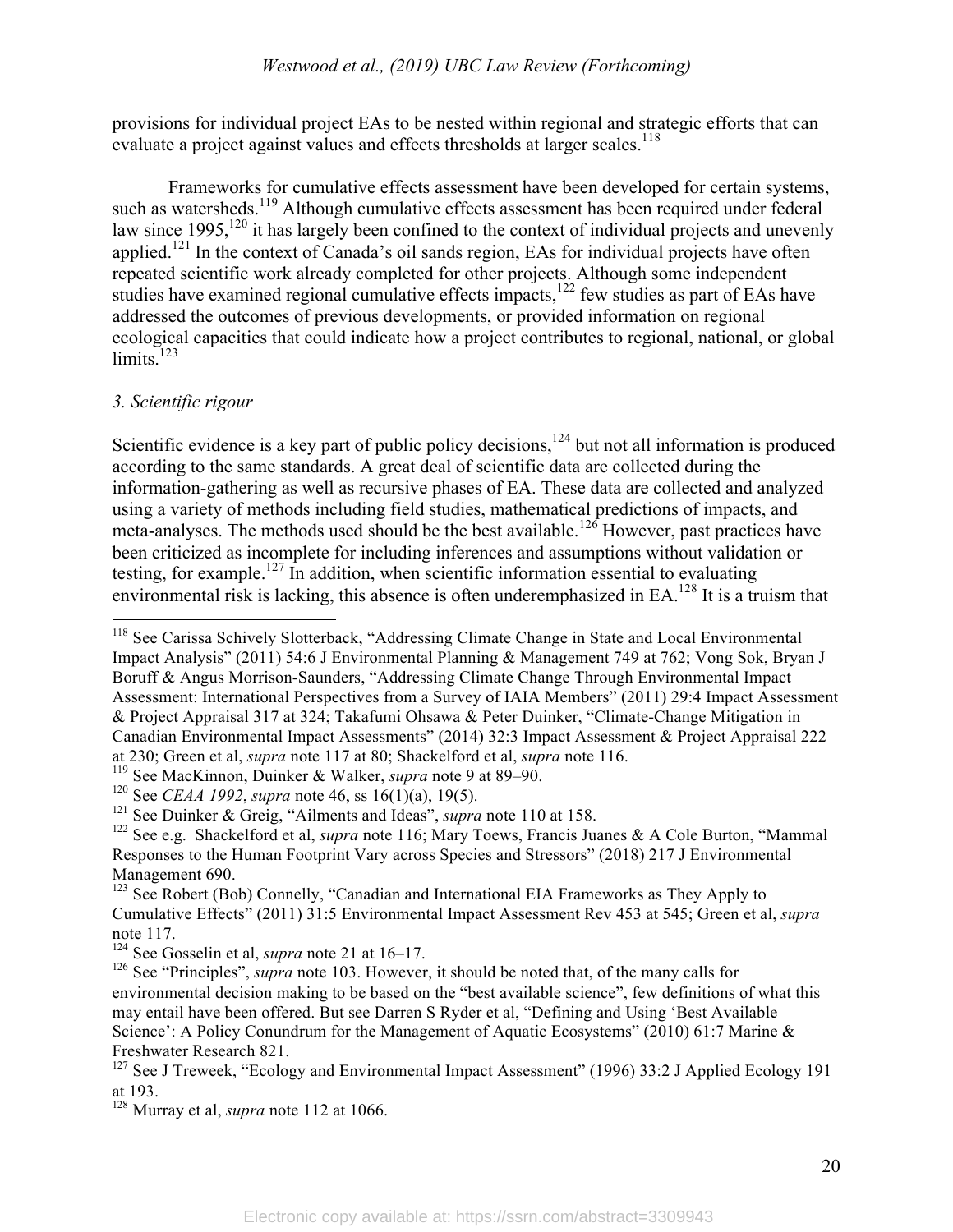#### *Westwood et al., (2019) UBC Law Review (Forthcoming)*

the absence of information should not be equated to an absence of risk. In the context of Alberta's oil sands development, for example, an expert review commissioned by the Royal Society of Canada found that the rigour and content of economic analyses associated with EA reviews were inconsistent and systemically underestimated the costs associated with proposed projects.<sup>129</sup>

Project proponents have also been found to consistently undermeasure environmental impacts, including pollution,<sup>130</sup> habitat loss,<sup>131</sup> and emission of toxic compounds.<sup>132</sup> They have also undermeasured benefits of ecosystem services, $133$  such as the productivity of watersheds. For example, the proponents of the Pacific NorthWest Liquified National Gas terminal project concluded that the proposed development site had "low habitat productivity and value".<sup>134</sup> However, this directly contradicted field studies performed in the 1970s by government and private science<sup>135</sup> as well as recent independent science programs,<sup>136</sup> which consistently identified the proposed development site as having the most productive salmon habitat in the estuary.

In theory, evidence of all kinds collected during the information-gathering phase should be used in decision making. Clarke Murray et al. suggested that governments require "clear and defensible significance determinations,"<sup>137</sup> including using quantitative thresholds and making them legally enforceable and accountable. In the next iteration of Canada's EA regime, significance testing appears destined to take a back seat to decision making based on whether a project meets a test of sustainability and is in the public interest (see Part IV). In their review of environmental impact assessments, the Royal Society of Canada found that socioeconomic and

<sup>&</sup>lt;sup>129</sup> See Gosselin et al, *supra* note 18 at 250.<br><sup>130</sup> See Erin N Kelly et al, "Oil Sands Development Contributes Polycyclic Aromatic Compounds to the Athabasca River and its Tributaries" (2009) 106:52 Proceedings National Academy Sciences United States of America 22346.

<sup>&</sup>lt;sup>131</sup> See Rebecca C Rooney, Suzanne E Bayley & David W Schindler, "Oil Sands Mining and Reclamation Cause Massive Loss of Peatland and Stored Carbon" (2012) 109:13 Proceedings National Academy Sciences United States of America 4933.

<sup>&</sup>lt;sup>132</sup> See Shao-Meng Li et al, "Differences between Measured and Reported Volatile Organic Compound Emissions from Oil Sands Facilities in Alberta, Canada" (2017) 114:19 Proceedings National Academy Sciences United States of America E3756.

 $133$  Ecosystem services are the tangible and intangible benefits that people receive from nature, including food, fibre, wood, climate regulation, crop pollination, aesthetic values, and more.

<sup>&</sup>lt;sup>134</sup> Stantec Consulting Ltd, "Report on Fish and Fish Habitats: Baseline Characterization of the Fish and Fish Habitats on Flora Bank and Adjacent Habitats" (4 May 2015) at v.

<sup>&</sup>lt;sup>135</sup> See Wright Engineers Limited, "Port Development Prince Rupert B.C." (report commissioned by the National Harbours Board, August 1972); Canada, Fisheries and Marine Service, *A Biological Assessment of Fish Utilization of the Skeena River Estuary, with Special Reference to Port Development in Prince Rupert*, by RJ Higgins & WJ Schouwenburg (Vancouver: Department of the Environment, 1973) at 60; Northcoast Environmental Analysis Team, "Prince Rupert Bulk Loading Facility Phase 2: Environmental Assessment of Alternatives" (report commissioned by the Federal-Provincial Joint Committee on Tsimpsean Peninsula Port Development, 1975), volume 1.<br><sup>136</sup> See Charmaine Carr-Harris, Allen S Gottesfeld & Jonathan W Moore, "Juvenile Salmon Usage of the

Skeena River Estuary" (2015) 10:3 PLoS One 1 at 13–14; Moore et al, *supra* note 56 at 1.

<sup>137</sup> See Murray et al, *supra* note 112 at 1062.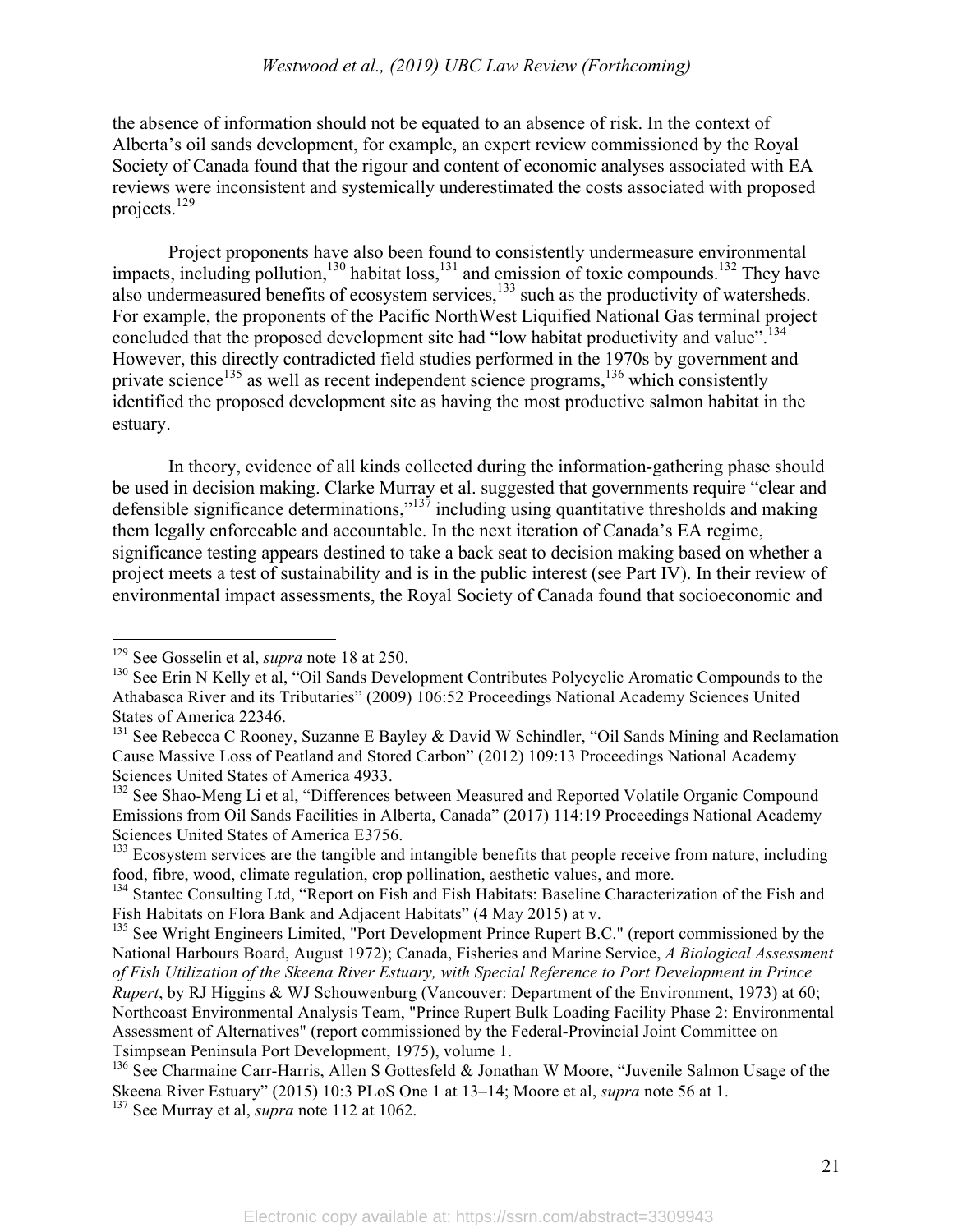biophysical measurements were inadequate to support the determination that a project is in the public interest.138 As such, standards for collection and inclusion of evidence must be set to ensure that evidence is sufficient for decision making.

# *4. Transparent Decision Making*

Multiple sources and types of information are used in the decision-making phase of EA; scientific evidence is just one component, and is used in conjunction with economic, social, and political considerations. In past EA regimes, the lack of transparency in decision making was highly criticized for obscuring the public's ability to understand if and how scientific evidence was considered and for eliminating the opportunity for government accountability.<sup>139</sup>

The erosion of public trust undermines current and past EA regimes.<sup>140</sup> In concert with concerns over project approval, this situation of low confidence can lead to rising social unrest and political interventions.<sup>141</sup> In particular, developments related to Alberta's oil sands, though formally approved by federal EA processes, have received widespread criticism for failing to appropriately consider large gaps in scientific information, for lack of Indigenous consent, and for propagating opaque decision making.<sup>142</sup> As such, decision making must be made more transparent, including providing stakeholders and the public with the rationale for project decisions and detailed explanations regarding how scientific evidence was considered.<sup>143</sup>

## *5. Independence*

In the context of EA, "independence" refers to the relationship between project proponents and the parties collecting, synthesizing, or presenting evidence under the expectation that such information is unbiased, as well as to the varied relationships between proponents, regulators, and decision makers. Under the current EA regime in Canada, project proponents often directly hire individuals or companies to collect and present social and environmental information regarding potential project impacts (a model often referred to as professional reliance). Subsequently, these assessments are reviewed by government bodies, some independent (for example, the National Energy Board [NEB]) and some not (for example, the Canadian Environmental Assessment Agency), who then make nonbinding recommendations regarding project approval. This system, used in both federal and provincial regimes, has come under substantial scrutiny, and the lack of independence between these individuals and companies has been identified as a serious weakness of the current EA system, including by the Expert Panel (as noted above).<sup>144</sup>

<sup>&</sup>lt;sup>138</sup> See Gosselin et al, *supra* note 21 at 257.<br><sup>139</sup> See *ibid* at 7–8; Expert Panel on the Modernization of the National Energy Board, *supra* note 21 at 13.

<sup>140</sup> See CEAA, *Building Common Ground*, *supra* note 62 at 1; Expert Panel on the Modernization of the National Energy Board, *supra* note 21 at 32.

<sup>&</sup>lt;sup>141</sup> See Mark Winfield, "Decision-Making, Governance and Sustainability: Beyond the Age of 'Responsible Resource Development'" (2016) 29 J Envtl L & Prac 129 at 145–46.<br><sup>142</sup> See e.g. Green et al, *supra* note 117; Palen, *supra* note 117.

<sup>&</sup>lt;sup>143</sup> See Expert Panel on the Modernization of the National Energy Board, *supra* note 21 at 13; CEAA, *Building Common Ground*, *supra* note 62 at 100.

<sup>144</sup> See *ibid*.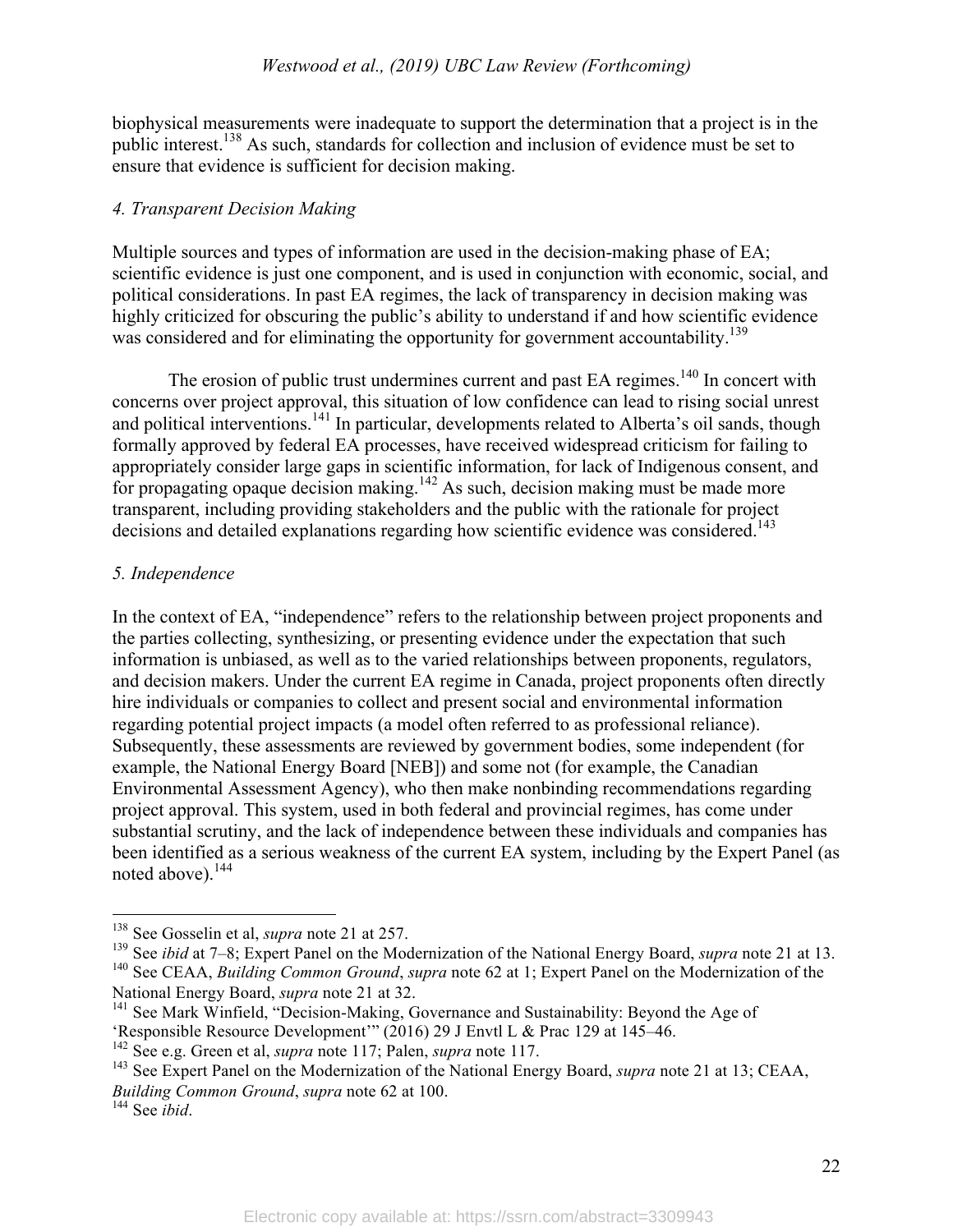#### *Westwood et al., (2019) UBC Law Review (Forthcoming)*

The current system means that project proponents may exert direct (for example, contractual) or indirect influence on the groups they hire to collect and present EA materials. In some cases, this professional reliance may compromise the scientific integrity of EAs—previous investigations have found that private consultants hired to create EA reports were pressured by proponents to minimize environmental risks of projects.<sup>145</sup> At the provincial level, in British Columbia, the system of professional reliance has come under intense scrutiny for causing an inappropriate delegation of decision-making authority to organizations and individuals with no public accountability.146 A government-ordered review of this system made numerous recommendations, including the authority for agencies to obtain and question information provided by professionals or proponents, promoting professional independence, improving public access to and transparency of professional documentation and rationale, and improving baseline data.<sup>147</sup>

Independence between proponents and decision makers is also relevant to the integrity of EA. In one prominent example of the need to preserve independence, NEB board members recused themselves from review of the TransCanada Energy East pipeline project following revelations that NEB board members and senior officials had engaged in a private meeting with a company representative (and former provincial premier).<sup>148</sup> In another example, public servants were instructed "to give cabinet a legally-sound basis to say 'yes'" to the proposed Trans Mountain Expansion Project, while government was ostensibly consulting in good faith with First Nations and had not yet reached a final decision.<sup>149</sup>

energy/sites/www.uottawa.ca.positive-

<sup>&</sup>lt;sup>145</sup> See e.g. Tonya Smith et al, "Oversight At Risk: The State of Government Science in British Columbia; An Assessment of Research Capacity, Communication and Independence in British Columbia Provincial Ministries and Departments" (April 2017) at 19–20, online (pdf): *Evidence for Democracy* 

<sup>&</sup>lt;evidencefordemocracy.ca/sites/default/files/reports/oversightatrisk.pdf>; Michael Cleland & Monica Gattinger, "System Under Stress: Energy Decision-Making in Canada and the Need for Informed Reform" (March 2017) at 27, online (pdf): <www.uottawa.ca/positive-

energy/files/systemunderstres\_cleland\_gattingerfnl\_march2017.pdf>; Mark Haddock, *Professional Reliance and Environmental Regulation in British Columbia* (Victoria: Environmental Law Centre, 2015) at 48–54; Beanlands & Duinker, *supra* note 100; Expert Panel on the Modernization of the National Energy Board, *supra* note 21 at 35; Anne Casselman, "Who is Watching B.C.'s Environmental Watch Dogs?", *BC Business* (14 July 2015), online: <www.bcbusiness.ca/who-is-watching-bcs-environmentalwatch-dogs>.

<sup>146</sup> See Haddock, *ibid* at 31, 52; Smith et al, *ibid* at 7.

<sup>147</sup> See British Columbia, *Professional Reliance Review: The Final Report of the Review of Professional Reliance in Natural Resource Decision-Making*, by Mark Haddock (Victoria: Ministry of Environment and Climate Change Strategy, 18 May 2018) at 61–77.

<sup>&</sup>lt;sup>148</sup> See Mike De Souza, "Pipeline Regulator Gets Pounded with Complaints for Being Secretive", *National Observer* (21 February 2018), online: <www.nationalobserver.com>; Mike De Souza, "Pipeline Panel Recuses Itself, Chairman Reassigned from Energy East Duties", *National Observer* (9 September 2016), online: <www.nationalobserver.com>.

<sup>149</sup> Mike De Souza, "Government Insiders Say Trans Mountain Pipeline Approval Was Rigged", *National Observer* (24 April 2018), online: <www.nationalobserver.com/2018/04/24/kinder-morgan-opponentssuspected-trudeau-government-rigged-its-review-pipeline-federal>.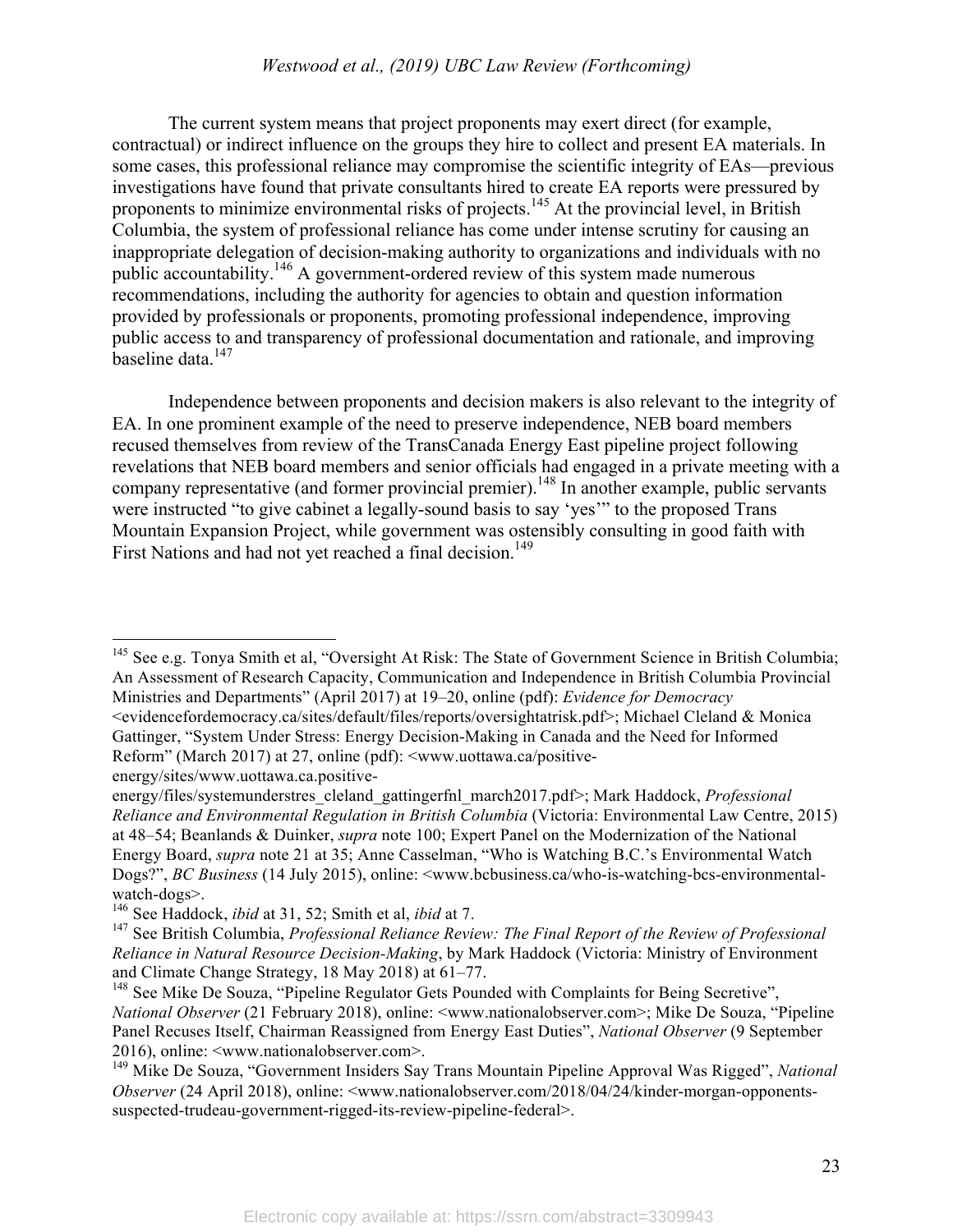### **IV. THE** *IMPACT ASSESSMENT ACT* **AND SCIENCE: MAJOR OVERHAUL OR LIGHT RENOVATION?**

As one of us has described elsewhere, the *IAA* is largely a "bulked-up version" of the *CEAA 2012*. <sup>150</sup> Most obviously, the *IAA* is still primarily designed around a designated project list, with peripheral provisions for projects on federal lands, as well as regional and strategic assessments. The main differences between the *IAA* and the *CEAA 2012* include a legislated planning phase<sup>151</sup> and an expansion of the scope of assessments, including a project's social, economic, and health effects.<sup>152</sup> In addition, as noted above, rather than focusing exclusively on a project's "significant" adverse environmental effects",<sup>153</sup> the federal government will also have to consider its contribution to "sustainability"<sup>154</sup> and whether it contributes to or hinders Canada's ability to meet its climate change commitments.<sup>155</sup> All three of these factors (i.e., the adverseness of any effects, sustainability, and climate change) will be mandatory considerations as part of the government's "public interest" determination with respect to a given project, which must be accompanied by a set of reasons that demonstrates their consideration in the decision-making process.156

With respect to science, upon the introduction of the *IAA* in February 2018, it could safely be said that the *IAA* generally failed to address the science-based shortcomings identified in the course of the past two years of study and consultations. Although the legislation contains five new references to science or scientific information, these do not reflect the clearly defined recommendations made by the government-appointed Expert Panel; these references do not even confer the concrete roles for science found in both *CEPA 1999* or *SARA*. 157 The preamble of the *IAA* refers to the integration of "scientific information and the traditional knowledge of the Indigenous peoples of Canada",<sup>158</sup> while the "purposes" clause refers to "ensur[ing] that an impact assessment takes into account scientific information". 159 Scientific information is also referred to twice in the context of the internet registry<sup>160</sup> and once in relation to the mandatory expert advisory panel.<sup>161</sup> While these references certainly bolster the case for more rigour in the scientific aspects of impact assessment (as part of a purposive and contextual interpretation of the legislation),  $^{162}$  in and of themselves they are of relatively limited use. As further discussed

<sup>&</sup>lt;sup>150</sup> Martin Z Olszynski, "A(nother) New Federal Regime for Assessing Interprovincial Pipeline Projects: The Proposed *Impact Assessment Act*" (2018) 6:2 Energy Regulation Q 11 at 11 [Olszynski, "A(nother) New Federal Regime"].

<sup>151</sup> See *IAA*, *supra* note 73, cls 10–20.

<sup>&</sup>lt;sup>152</sup> See *ibid*, cl 2 ("effects").

<sup>153</sup> *CEAA 2012*, *supra* note 19, s 4(1)(a).

<sup>154</sup> *IAA*, *supra* note 73, cls 22(h), 63(a). Sustainability is defined in clause 2 as "the ability to protect the environment, contribute to the social and economic well-being of the people of Canada and preserve their health in a manner that benefits present and future generations". 155 See *ibid*, cls 22(i), 63(e).

<sup>156</sup> See *ibid*, cl 63(a)–(b), (e).

<sup>157</sup> See *CEPA, 1999*, *supra* note <sup>25</sup> and *SARA*, *supra* note 30. 158 *IAA*, *supra* note 73, Preamble.

<sup>&</sup>lt;sup>159</sup> *Ibid*, cl  $6(1)(j)$ .

<sup>160</sup> See *ibid*, cl 105(2)(d).

<sup>161</sup> See *ibid*, cl 157(1).

 $162$  "Today there is only one principle or approach, namely, the words of an Act are to be read in their entire context and in their grammatical and ordinary sense harmoniously with the scheme of the Act, the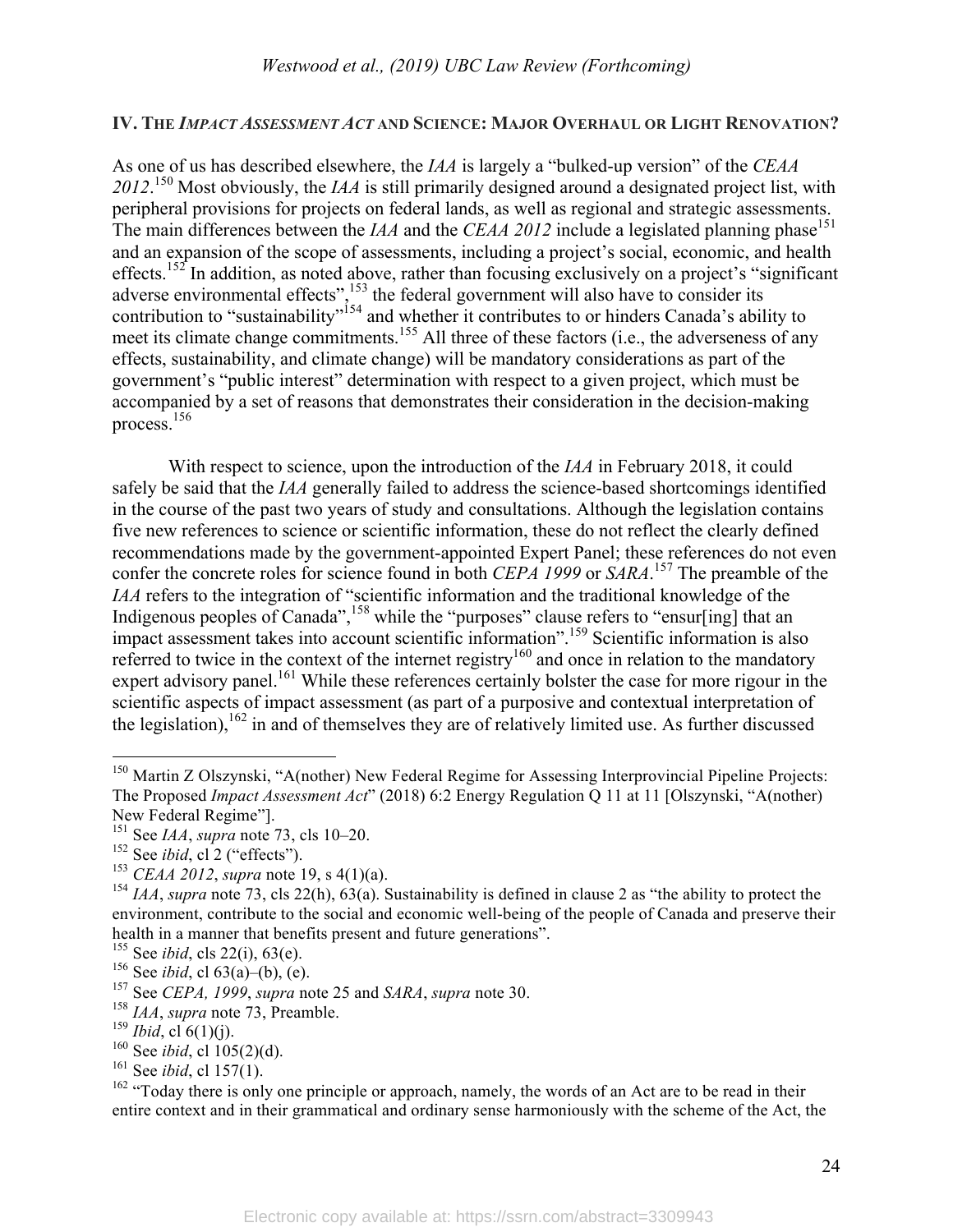below, the *IAA* contains no provisions with respect to open science (i.e., a centrally managed public repository of all impact assessment data), standardized methodologies, or peer review.

Shortly prior to Bill C-69's release, Westwood et al. convened 25 national experts on EA. In their report, "Strong Foundations: Recap and Recommendations from Scientists Regarding the Federal Environmental and Regulatory Reviews" ("Strong Foundations"), <sup>163</sup> they recommended 15 scientific priorities and outstanding gaps to be addressed in the new Act (see Table 1). After Bill C-69 was introduced, the experts graded whether these criteria were included. They found that seven criteria were not included in the proposed *IAA* at all, seven were partially met, and no criteria were fully realized (see Table 1).<sup>164</sup> Another report card by a coalition of leading Canadian environmental organizations also found the proposed *IAA* lacking on meeting many expert recommendations, including some relating to science.<sup>165</sup>

Following the *IAA*'s review by the Standing Committee on Environment and Sustainable Development (the "Committee"), however, there is now one provision that has the potential to address a considerable part of the current regime's science deficit. Introduced by Member of Parliament and Leader of the Green Party of Canada, Elizabeth May, and unanimously passed by the Committee, a new subsection 6(3) will require the government to adhere to the principle of scientific integrity:

The Government of Canada, the Minister, the Agency and federal authorities must, in the administration of this Act, exercise their powers in a manner that adheres to the principles of *scientific integrity, honesty, objectivity, thoroughness*  and accuracy.<sup>166</sup>

Although a full discussion of this provision's potential implications is beyond the scope of this article, we offer the following preliminary observations.<sup>167</sup> First, and perhaps obviously, this clause is directly aimed at government actors only; it will not apply to proponents and consultants (whether as individuals or companies). As such, it is arguably a half measure only. On the other hand, bearing in mind that, under the proposed *IAA* (as under the current *CEAA 2012*), government scientists and analysts will be tasked with reviewing all privately generated data and impact statements, subsection 6(3) can be expected to have at least an indirect upward

 $\overline{a}$ 

<sup>165</sup> See West Coast Environmental Law Association et al, "Making The Mid-Term Grade: A Report Card on Canada's Proposed New Impact Assessment Act" (March 2018), online (pdf): *West Coast Environmental Law* <www.wcel.org/sites/default/files/publications/2018-03-29-midtermreportcard-iaactfinal.pdf>.

 $166$  *IAA*, *supra* note 73, cl 6(3) [emphasis added].

<sup>167</sup> In the interests of full disclosure, several of the authors of this article recommended that "scientific integrity" be included in the *IAA* in briefs and appearances before the Standing Committee on Environment and Sustainable Development.

object of the Act, and the intention of Parliament": Elmer A Driedger, *Construction of Statutes*, 2nd ed (Toronto: Butterworths, 1983) at 87, cited with approval by the SCC in *Re Rizzo & Rizzo Shoes Ltd*, [1998] 1 SCR 27 at para 21, 154 DLR (4th) 193.

<sup>163</sup> See *supra* note 77.

<sup>&</sup>lt;sup>164</sup> See "How Does the Impact Assessment Act, Bill C-69, Stack Up on Science?", online (pdf): *Yellowstone to Yukon Conservation Initiative*  $\langle \gamma 2y \rangle$  net/publications/2018-reportcard-v2.pdf> ["How Does"] the Impact Assessment Act Stack Up?"].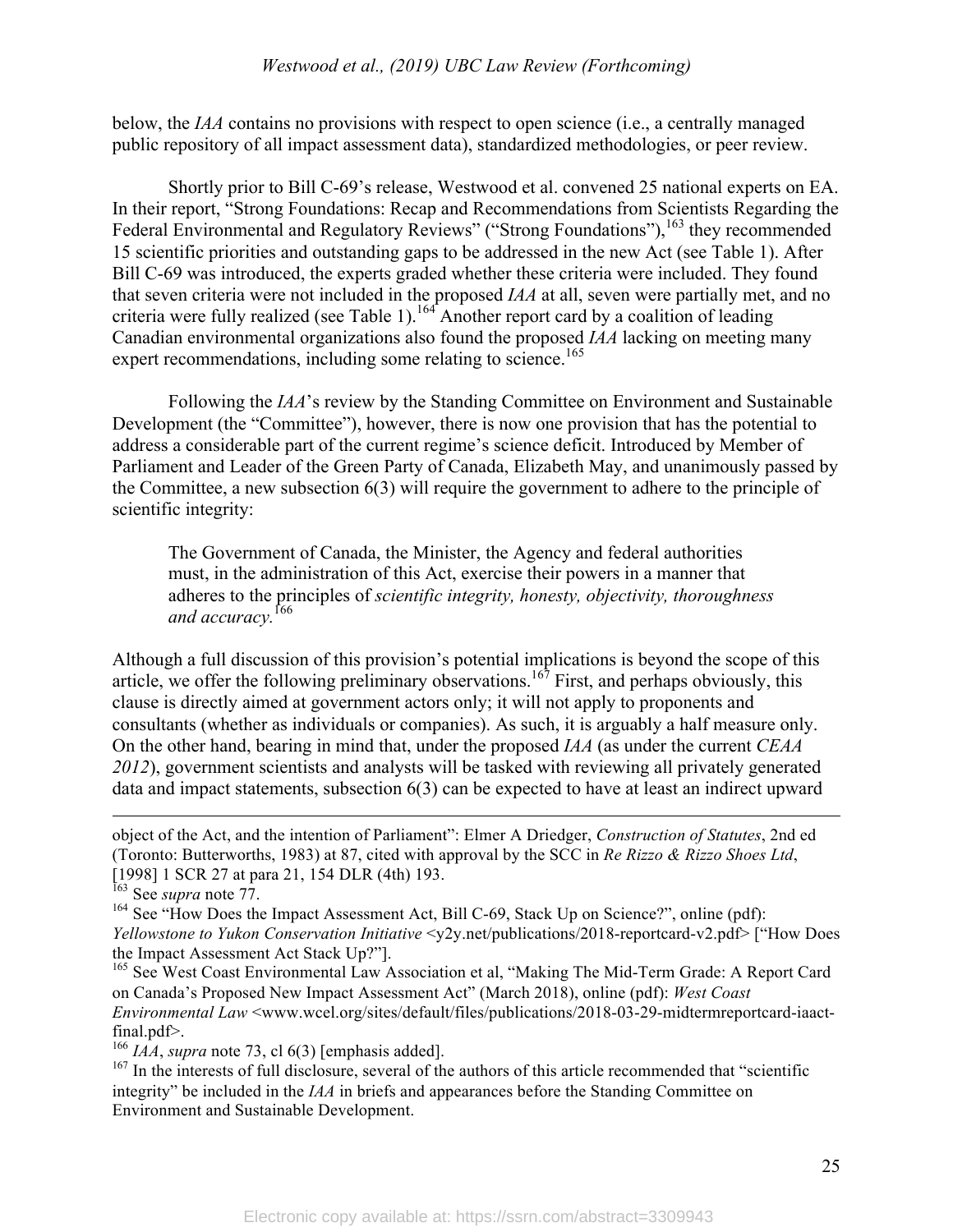(in terms of quality) effect on nongovernment actors participating in the impact assessment process. Second, "scientific integrity" is a common term in this context. Having been operationalized in the United States for some time,<sup>168</sup> American law professor Holly Doremus lists "intellectual honesty, rigorous reasoning, and unclouded judgment" as the core tenets of scientific integrity.<sup>169</sup> Each of these tenets is reflected in subsection  $6(3)$  (honesty, thoroughness, and objectivity, respectively).<sup>170</sup> This material is bound to inform this provision's interpretation; indeed most of it was cited by Ms. May as she introduced the amendment in Committee. 171 Third, and finally, the explicit reference to "objectivity" should give future courts cause for pause before re-embracing their current subjective approach to *CEAA 2012*. The entire provision should also lay to rest any remaining judicial reluctance to engage in the substantive review of the science of impact assessments (for example, in the context of future litigation). Setting aside this provision, the remainder of this article summarizes the key findings of the analyses based on the 14 recommendations in "Strong Foundations" with regards to the degree to which the proposed *IAA* aligns with key scientific principles of effective EA.<sup>172</sup>

The proposed *IAA* does not fulfill standards for **open information***.* Although it requires that project notices and files be published on a central website (the "Registry"), it provides for only summaries and there are no requirements for fully open data.<sup>173</sup> The Registry provisions are essentially unchanged from the *CEAA 2012*174 and are full of problematic qualifiers, for example, the Registry shall contain "(d) any scientific information that the Agency receives from a proponent or federal authority, *or a summary of the scientific information and an indication of* 

See *Idaho Sporting Congress v. Thomas (1997)* 137 F.3d 1146, USCA 9<sup>th</sup> Cir., wherein the Court of Appeals interpreted these regulations as requiring "that the public receive the underlying environmental data from which a Forest Service expert derived her opinion" (at para 10).

<sup>169</sup> Holly Doremus, "Scientific and Political Integrity in Environmental Policy" (2008) 86:7 Tex L Rev 1601 at 1623.

<sup>&</sup>lt;sup>168</sup> See e.g. US, Department of the Interior & US Geological Survey, "Scientific Integrity" (23 July 2015), online: *USGS* <www2.usgs.gov/usgs-manual/500/500-25.html>, which requires US Geological Survey employees to "communicate the results of scientific activities clearly, honestly, objectively, thoroughly, accurately, and in a timely manner." See also 40 CFR § 1502.24 (2012) [emphasis added]:

<sup>&</sup>quot;Agencies shall insure the professional integrity, *including scientific integrity*, of the discussions and analyses in environmental impact statements. *They shall identify any methodologies used and shall make explicit reference by footnote to the scientific and other sources relied upon for conclusions in the statement*. An agency may place discussion of methodology in an appendix."

<sup>170</sup> See *IAA*, *supra* note 73, cl 6(3).

<sup>&</sup>lt;sup>171</sup> See House of Commons, Standing Committee on Environment and Sustainable Development, *Evidence*, 42-1, No 112 (9 May 2018) at 9–10 (Hon Elizabeth May).

 $172$  For detailed discussion of science and the text of the proposed law prior to the amendments made in Committee, see Alana Westwood & Aerin Jacob, "Evaluating the Role of Science in the Proposed *Impact Assessment Act*" (2 May 2018), online (pdf): *Yellowstone to Yukon Conservation Initiative*  <y2y.net/publications/science-in-the-iaa-tech-report-report-card.pdf/>; Aerin Jacob & Alana Westwood, "Better Rules Need Better Science: Submission to the Standing Committee on Environment and Sustainable Development Regarding the Role of Science in Impact Assessment" (6 April 2018), online (pdf): *Yellowstone to Yukon Conservation Initiative* <y2y.net/publications/jacob-and-westwood-2018 science-and-iaa.pdf>.

<sup>173</sup> See *IAA*, *supra* note 73, cl 105(1)–(4).

<sup>174</sup> See *supra* note 19, ss 79(1)–(4).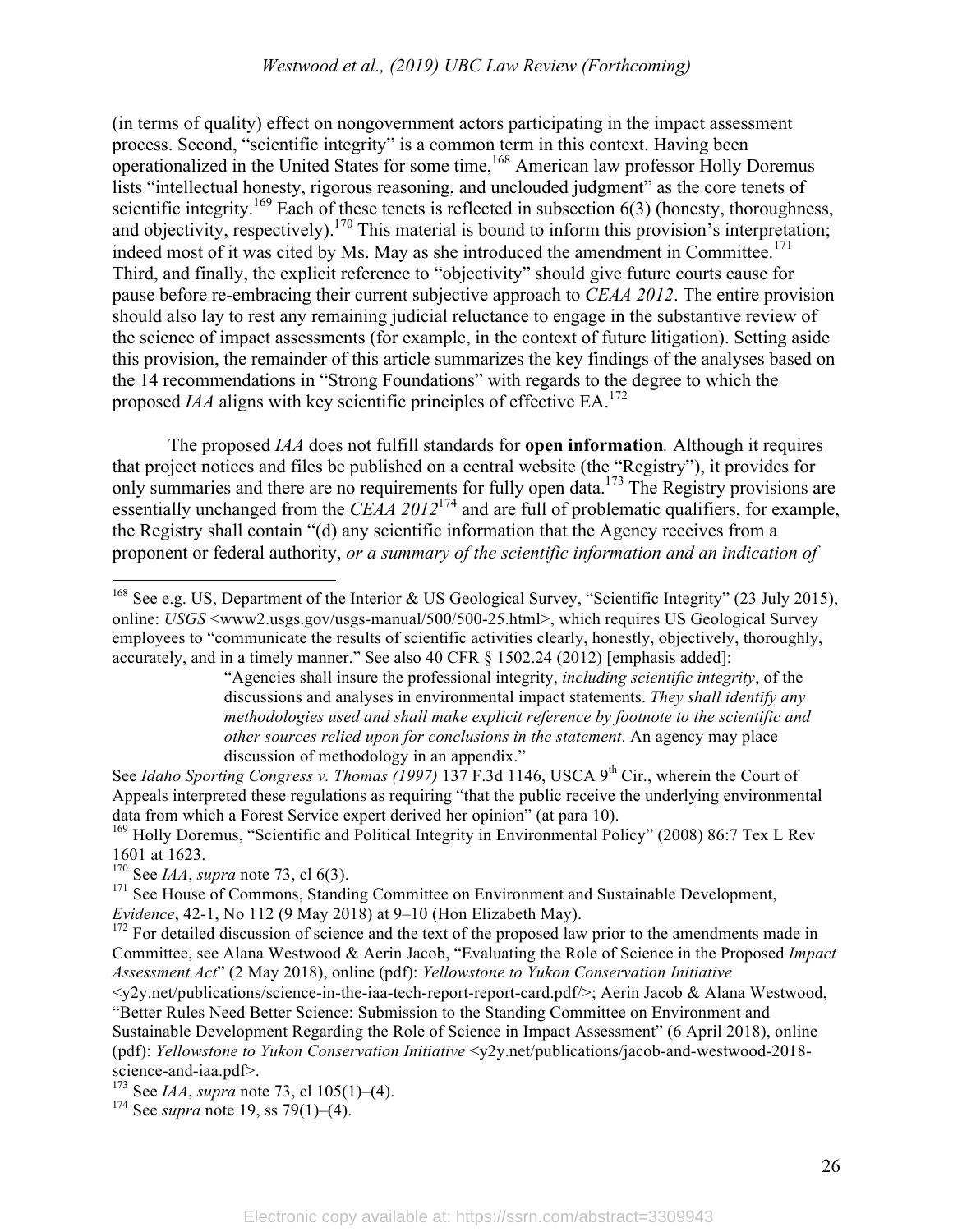*how that information may be obtained*". 175 To deliver on open information, the Registry files should match the Agency's internal project files as set out in subsection 106(3), which must contain "any report relating to the impact assessment; . . . . any records relating to the design or implementation of any follow-up programs; and . . . any records relating to the implementation of any mitigation measures." 176 In addition, the text seems to indicate that project records will be impermanent, as it only requires a project file be maintained on the database until either the assessment is included, or follow-up activities are completed.<sup>177</sup> Simply put, the need for a central and public registry with all project-related information, including raw data in a transferable format to be held in perpetuity, has not been recognized.

**Cumulative effects assessment** may be improved in the *IAA*. Whereas the *CEAA 2012* made only passing reference to "[r]egional [s]tudies", 178 the *IAA* contains considerably more detailed provisions with respect to both regional and strategic assessments, including the ability for anyone to request such assessments and a duty on the Minister to respond, with reasons, within a prescribed time period.<sup>179</sup> The current government has already committed to carrying out a strategic assessment with respect to climate change, releasing a discussion paper in June 2018. <sup>180</sup> That being said, the decision as to whether to carry out regional and strategic assessments remains discretionary, which undoubtedly diminishes the prospects for such assessments.

It is also possible that the shift in legislation from a "significance test", which requires establishing a challenging threshold that is difficult to justify, towards a "sustainability test" may improve consideration of cumulative effects, including climate impacts in particular. As noted above, climate change is now a factor that must be considered when determining if a project is in the public interest. However, as noted above, the proposed *IAA maintains* a focus on projectlevel assessments, which may not be effective in ensuring that new projects help rather than hinder Canada's efforts to meet agreed-upon climate thresholds.<sup>181</sup>

With regards to **scientific rigour**, the proposed *IAA* does not include explicit provisions for the peer review of science gathered during the EA process, although, as noted above, a governmental adherence to scientific integrity can be expected to have a positive effect on rigour (and further provisions may be borne out in subsequent regulations to the *IAA*). Generally speaking, monitoring activities appear to have been left to proponents. The proposed *IAA*  includes gender-based analysis and community effects,  $182 \frac{1}{10}$  indicating progression on methods in social impact assessment. However, provisions supporting rigorous science for natural ecosystems, species, or environmental quality generally do not appear in the text of Bill C-69

<sup>181</sup> See MacKinnon, Duinker & Walker, *supra* note 9 at 52–53; Connelly, *supra* note 123 at 454.

 <sup>175</sup> *IAA*, *supra* note 73, cl 105(2)(d) [emphasis added].

 $176$  *Ibid*, cl 106(3)(b), (d)–(e).

<sup>177</sup> *Ibid*, cl 106(1).

<sup>178</sup> See *supra* note 19, ss 73–77.

<sup>179</sup> See *supra* note 73, cls 92–93, 95, 97(1).

<sup>&</sup>lt;sup>180</sup> See Government of Canada, "Discussion Paper: Developing a Strategic Assessment of Climate Change" (last modified 1 June 2018), online: *Strategic Assessment of Climate Change*  <www.strategicassessmentclimatechange.ca>.

<sup>182</sup> See *IAA*, *supra* note 73, cl 22(1)(s).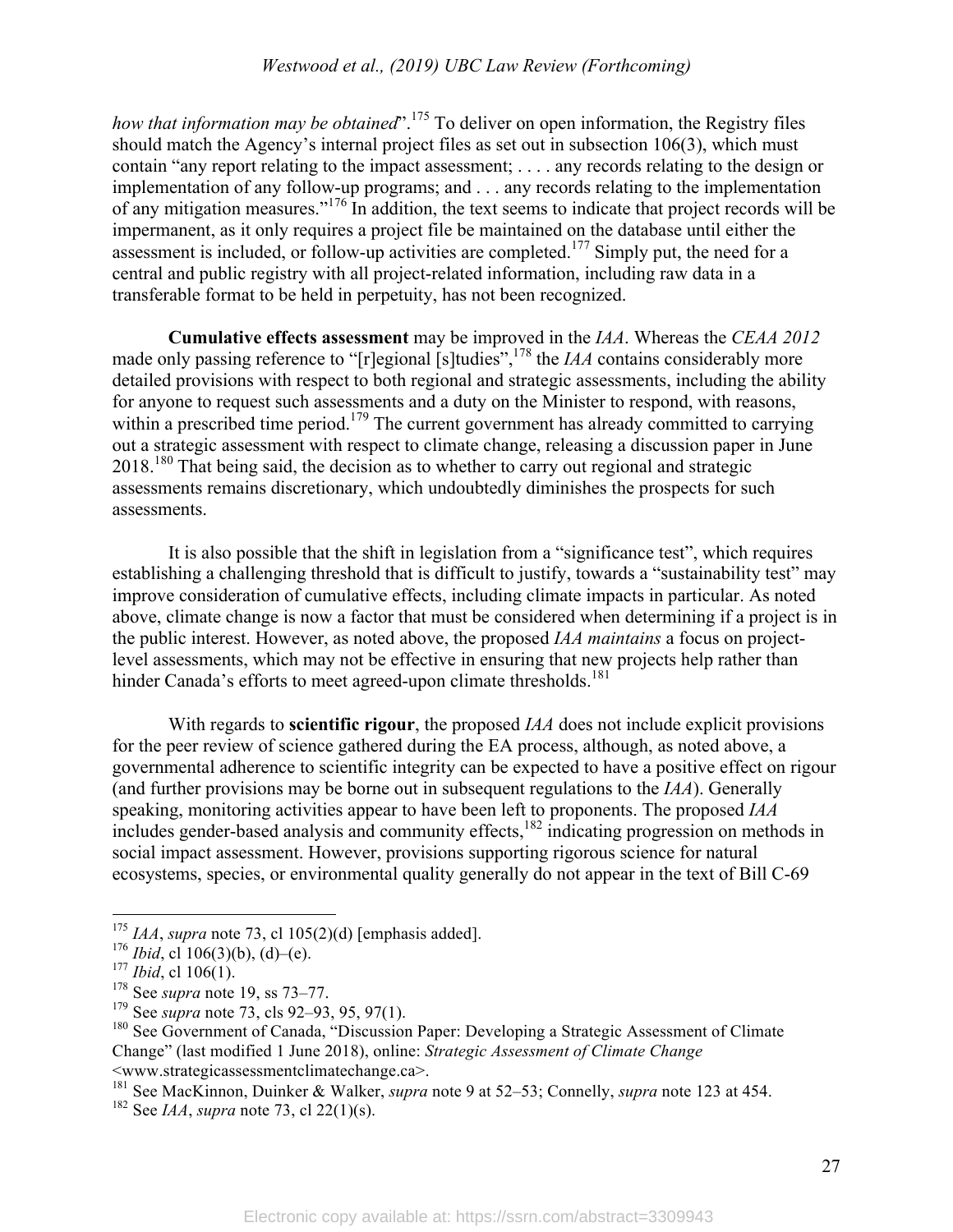itself. The one exception here may be the reintroduction, also following Committee review, of "adaptive management" with the important addition of the word "plan" (i.e., "adaptive management plan[s]").<sup>183</sup> Such plans are now referred to as potential contents of Decision Statements under the *IAA*, with several positive implications. First, while a clear definition of adaptive management would be preferable, the addition of "plan" at least conveys the idea that adaptive management is not an *ad hoc* process, or a matter of adapting "on-the-fly";<sup>184</sup> rather, it is a deliberate and structured process that requires some thought and planning. Second, as a part of Decision Statements, such plans will be both enforceable and reviewable in court rather then left to the whim of proponents. Coupled with a duty to adhere to principles of scientific integrity, future applications of adaptive management can be expected to be more rigorous.

**Transparency** has been improved in the proposed *IAA.* There will be requirements to publish reasons for decision making, including how factors prescribed in decision making were considered.<sup>185</sup> However, there is no guidance in the proposed *IAA* itself for how trade-offs between different factors are to be evaluated.

Under the previous regime, which used "significant adverse effects" as the test for determining project approval, quantitative thresholds of significance were rarely employed. To prevent the problems that plagued the significance test<sup>186</sup> from similarly affecting the new tests of sustainability and public interest, there will need to be guidance for quantitative thresholds or limits, or at least indication of a set of coherent national values on science and the environment. No such guidance exists within the proposed *IAA* at this time.

| Criteria                                                                               | Category of                                 |   | Met in                   |                    |                        |                  |
|----------------------------------------------------------------------------------------|---------------------------------------------|---|--------------------------|--------------------|------------------------|------------------|
|                                                                                        | component(s)                                |   | Information<br>gathering | Decision<br>making | Adaptive<br>management | proposed<br>IAA? |
| Assessments account<br>for project impact on<br>climate change                         | Cumulative<br>effects                       |   | X                        | X                  | X                      | Partially        |
| Assessments are<br>"evidence-based.<br>adaptive, and<br>regional" <sup>188</sup>       | Cumulative<br>effects;<br>scientific rigour | X | X                        | X                  | X                      | Partially        |
| "Funding provided"<br>for intervenor and<br>stakeholder-led<br>science" <sup>189</sup> | Scientific<br>rigour;<br>independence       |   | X                        |                    | X                      | No               |

Table 1: Scientific criteria recommended by Westwood et al.<sup>187</sup> for inclusion in the proposed *IAA* and assessment by experts of whether the criteria were met in Bill C-69.

183 See *ibid*, cl 64(4)(b).

<sup>184</sup> JB Ruhl & Robert L Fischman, "Adaptive Management in the Courts" (2010) 95:2 Minn L Rev 424 at 441.

185 See *IAA*, *supra* note 73, cls 63–65.

<sup>188</sup> *Ibid*. <sup>189</sup> *Ibid*.

<sup>186</sup> See Murray et al, *supra* note 112 at 1067–69. <sup>187</sup> *Supra* note 72 at 1–2.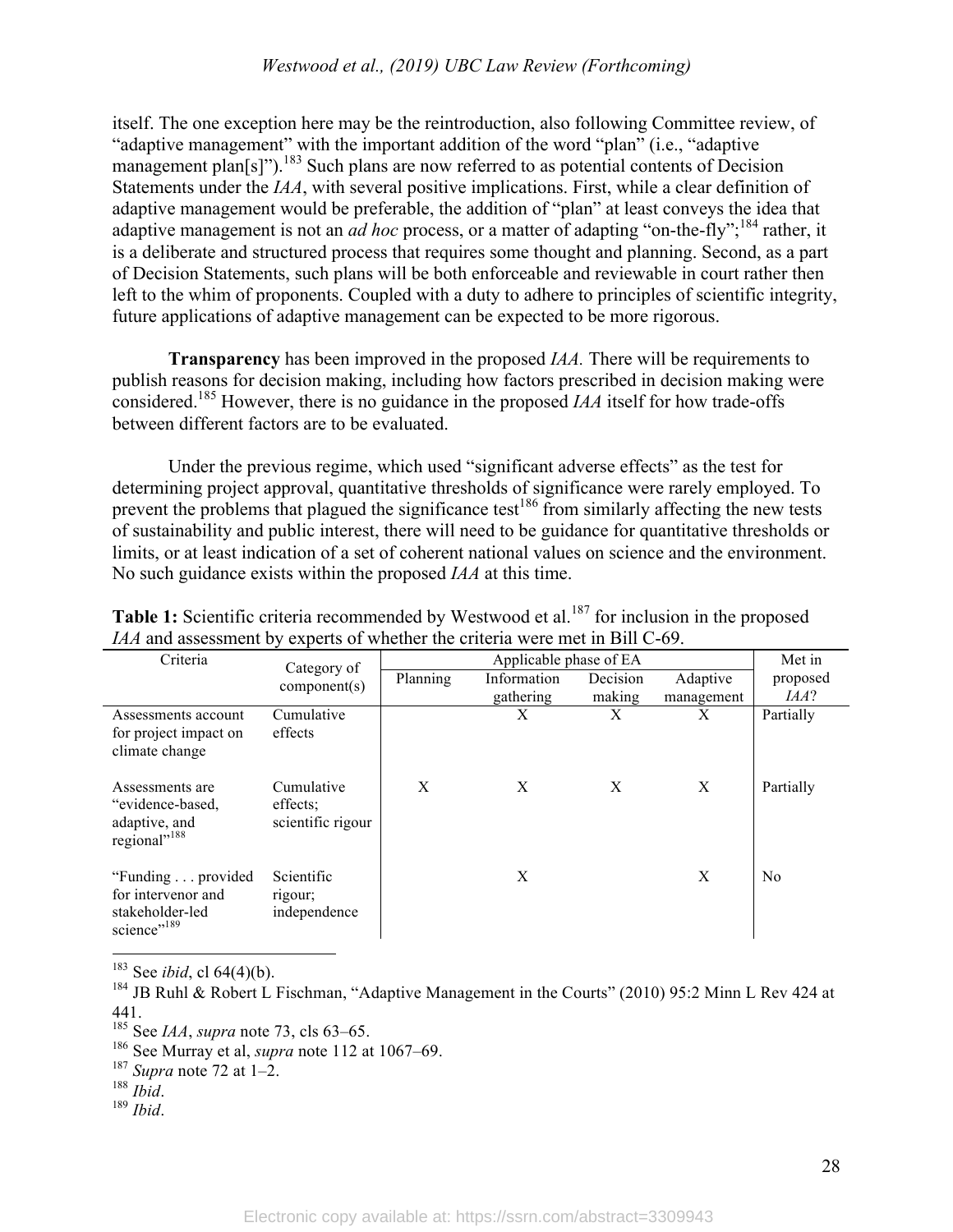# *Westwood et al., (2019) UBC Law Review (Forthcoming)*

| Provisions for open<br>science and data                                                                                                             | Open<br>information                   | $\mathbf X$      | $\mathbf X$ |             | $\mathbf X$ | Partially                              |
|-----------------------------------------------------------------------------------------------------------------------------------------------------|---------------------------------------|------------------|-------------|-------------|-------------|----------------------------------------|
| Indigenous knowledge<br>is included in "the<br>framework of a<br>nation-to-nation<br>relationship" <sup>190</sup>                                   | Independence;<br>transparency         |                  | X           | X           | X           | Partially                              |
| Provisions for<br>"rigorous, independent<br>peer review" <sup>191</sup>                                                                             | Scientific<br>rigour                  |                  | X           | X           |             | No                                     |
| Assessments are<br>"more comprehensive,<br>efficient, and<br>complete" <sup>192</sup>                                                               | Cumulative<br>effects                 |                  | $\mathbf X$ |             |             | Partially                              |
| Spatial and temporal<br>scope of assessment is<br>expanded                                                                                          | Cumulative<br>effects                 | X                | X           |             |             | N <sub>0</sub>                         |
| Clear triggers for<br>assessment and impact<br>thresholds that should<br>not be exceeded                                                            | Scientific<br>rigour;<br>transparency |                  |             | $\mathbf X$ |             | No                                     |
| Established clear<br>national values and<br>objectives for decision<br>making, requiring<br>communication of<br>rationale behind<br>decision making | Transparency;<br>independence         | X                |             | X           | $\mathbf X$ | Partially                              |
| Precautionary<br>principle "guide[s] the<br>assessment process<br>from the beginning" <sup>193</sup>                                                | Independence                          | $\boldsymbol{X}$ |             | $\mathbf X$ |             | Partially                              |
| "[B]udgetary<br>commitments to<br>support federal science<br>agencies" <sup>194</sup>                                                               | Scientific<br>rigour                  |                  | $\mathbf X$ |             |             | No (not<br>expected in<br>legislation) |

190 *Ibid*. 191 *Ibid*. 192 *Ibid*. 193 *Ibid*. 194 *Ibid*.

29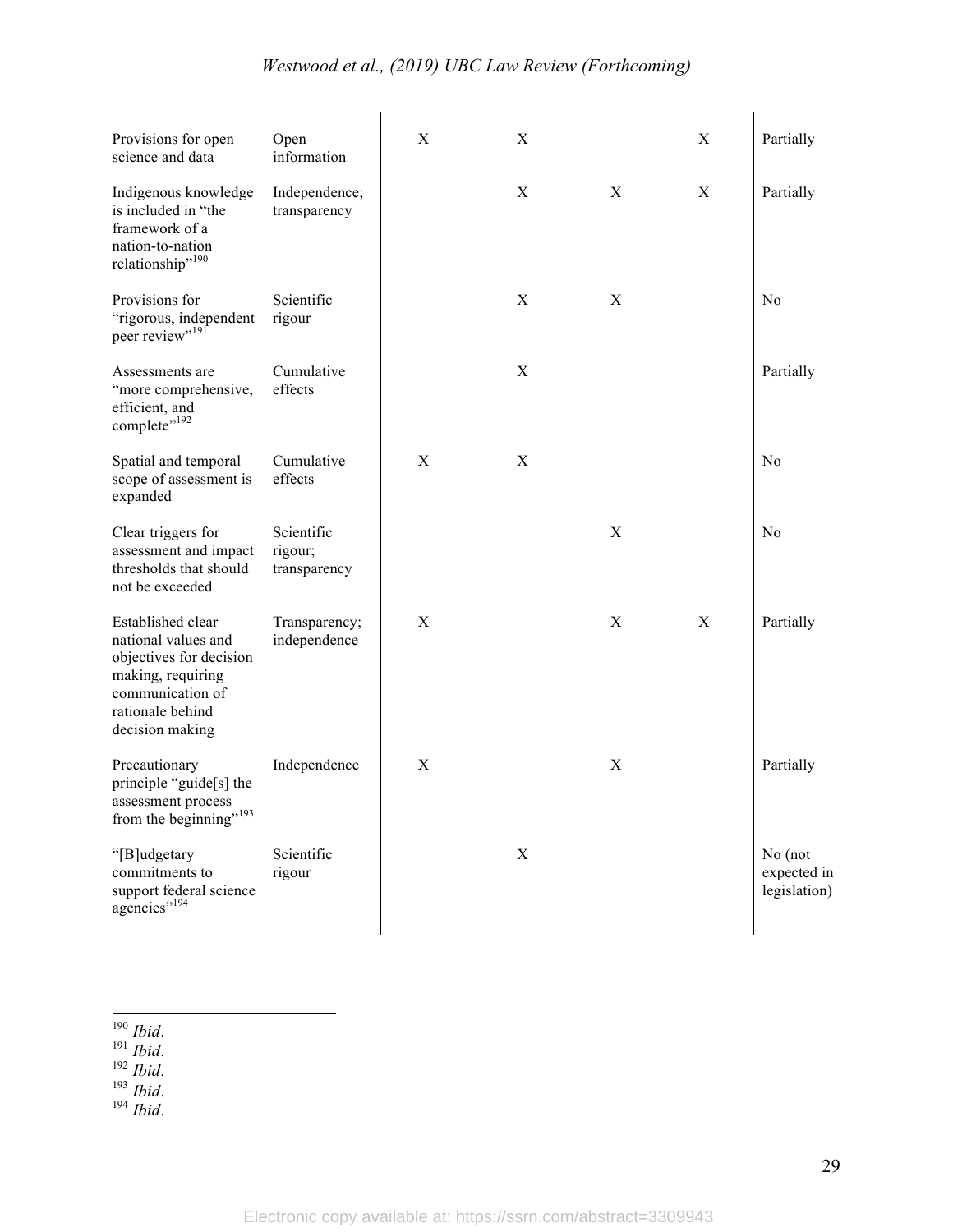| Assessments "contain"<br>commitments to<br>scientific integrity" <sup>195</sup> | Scientific<br>rigour |  |  | No             |
|---------------------------------------------------------------------------------|----------------------|--|--|----------------|
| "[A]ddress[es] issues<br>of professional<br>reliance" <sup>196</sup>            | Independence         |  |  | N <sub>0</sub> |

**Independence** has been in some ways improved in the proposed *IAA,* and in other ways remains unchanged. Life cycle project regulators, such as the NEB and the Canadian Nuclear Safety Commission, will have a reduced role in assessment in the proposed *IAA*, carrying out their duties as joint review panels rather than exclusively, as under the *CEAA 2012*. <sup>197</sup> However, the proponent-funded science model is being retained, which does not address concerns about conflicts of interest or shielding organizations from public accountability. Thus, the scientific basis of EA will remain funded by industry proponents and largely hidden from public accountability.

In summary, although the proposed *IAA* addresses some of the scientific shortcomings of EA in Canada, especially in its post-Committee form, it lacks a strong commitment to science that would enable robust, credible decision making in the public interest.

### **V. CONCLUSIONS AND RECOMMENDATIONS**

There is a long history of independent scientists and experts raising concerns about the role of science in Canadian environmental decision making and in the EA context, particularly. In recent years, this dissatisfaction has spread to the public at large, which has voiced its desire for a stronger scientific foundation for Canada's federal EA regime.

In this article, we focused on the components of a legal framework that should be in place for science to be adequately considered in EA processes and decision making. As is clear from the discussion in Part II, the current *CEAA 2012* regime, like its predecessors, suffers from a significant science deficit: information with respect to project effects, including monitoring data, is not readily available; proponents routinely rely on mitigation measures with little or no established effectiveness; cumulative effects analysis is project focused and done poorly—if at all—while regional assessment provisions remain unused. With respect to the proposed *IAA*, although considerably improved at the Committee stage, it falls well short of the science-related recommendations made by the Expert Panel on EA. Importantly, environmental decision making is governed not just by federal EA, but also by provincial EA or other regulatory processes. There is a need for a strong scientific basis in these different regimes as well. This was

<sup>195</sup> *Ibid*. <sup>196</sup> *Ibid*. 197 See *CEAA 2012*, *supra* note 19, s 15; *IAA*, *supra* note 73, cl x. See also Olszynski, "A(nother) New Federal Regime", *supra* note 150. Bill C-69 also proposes to replace the NEB with a new Canadian Energy Regulator, although its enabling legislation appears largely unchanged from the NEB's. See *IAA*, *supra* note 73 cl x; Nigel Bankes, "Some Things Have Changed but Much Remains the Same: The New Canadian Energy Regulator" (15 February 2018), online (pdf): *ABlawg.ca* <ablawg.ca/wpcontent/uploads/2018/02/Blog\_NB\_Much\_Remains\_The\_Same.pdf>.